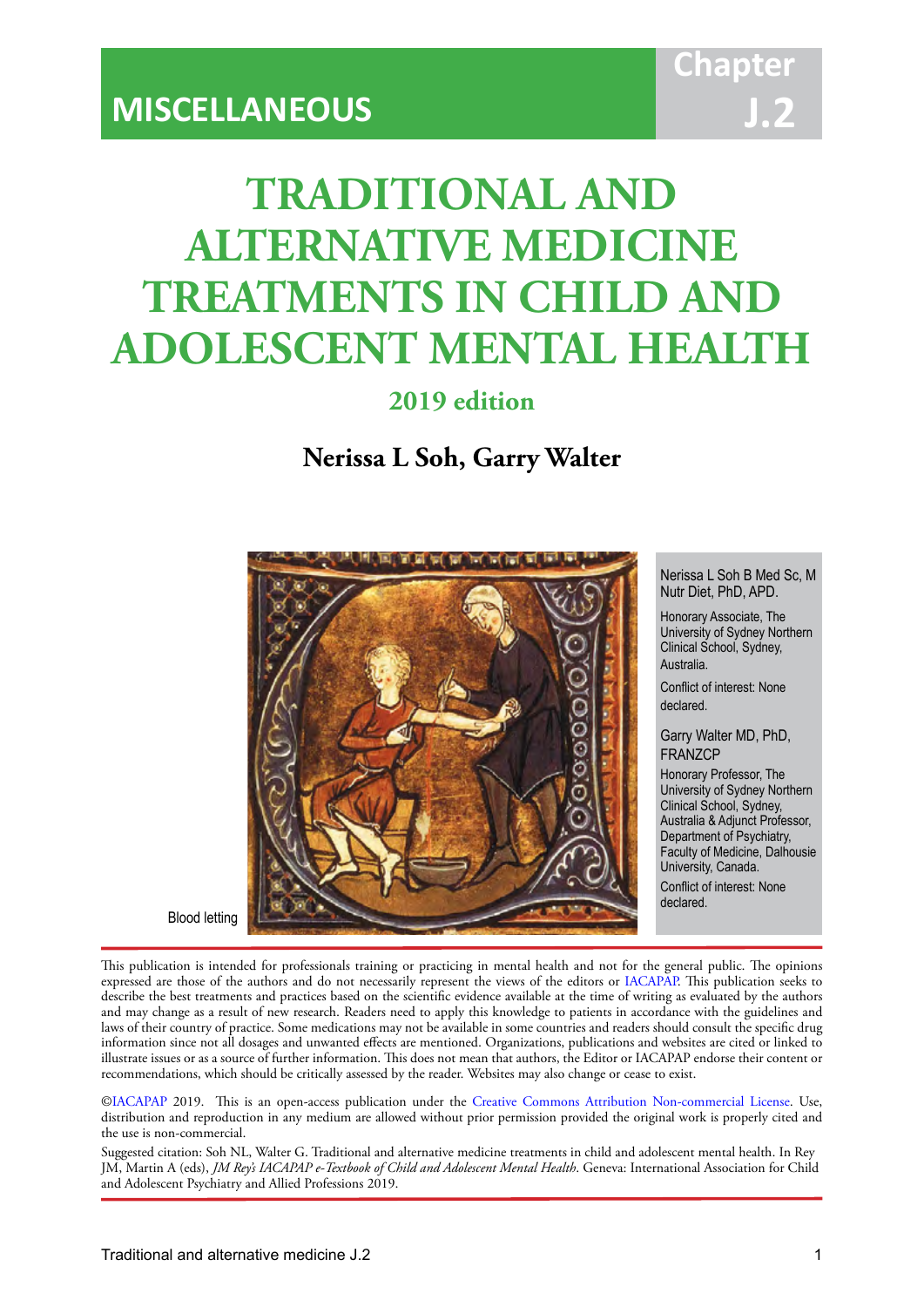Traditional medicine is defined by the World Health Organization (WHO) as "the sum total of the knowledge, skills and practices based on the theories, beliefs and experiences indigenous to different cultures, whether expli (WHO) as "the sum total of the knowledge, skills and practices based on the theories, beliefs and experiences indigenous to different cultures, whether explicable or not, used in the maintenance of health, as well as in the prevention, diagnosis, improvement or treatment of physical and mental illnesses" (p15) (World Health Organization, 2013). Traditional medicine spans a wide range of therapies, from herbal or medicinal treatments to physical and procedural treatments such as massage, acupuncture, yoga, and spiritual and mind-body therapies. When traditional medicine is used in populations for which it is not indigenous—such as in a developed country—it becomes known as complementary and alternative medicine (CAM). In this chapter, we will use traditional medicine and CAM interchangeably and refer to Western conventional treatments, which have a scientific basis, as *orthodox* or *scientific medicine*.

The reasons people choose to use CAM vary widely by country and community and the consumer profile also varies by age, socio-economic status and gender (WHO, 2013). CAM is popular with the general public in developed countries, although the level of scientific evidence for efficacy is at best modest. In the case of child and adolescent psychiatry, the evidence is particularly scarce, partly due to ethical concerns in conducting trials in this age group. In some Asian and African countries traditional medicine forms the primary mode of health care for 80% of the population (World Health Organization, 2008). Often, a patient will have already used CAM treatments before seeing a psychiatrist and, although much of the literature focuses on adults, children from such cultural backgrounds may well have been treated with the same remedies before presenting for clinical assessment.

In many countries, traditional and scientific medicine often go hand in hand, with scientific medicine used to suppress symptoms and traditional medicine to restore the body to its "natural balance." This chapter will review evidence for the efficacy of traditional medicine and note traditional treatments which, effective or not, a psychiatrist or other mental health professional working in such environments is likely to encounter. Traditional beliefs or interpretations of psychiatric disorders are important to the psychiatrist who aims to provide culturally sensitive and acceptable therapy: some practices described in this chapter may be antiquated, but are included for historical purposes and because there may be pockets of traditional practice in those countries. These examples also serve to highlight some of the challenges associated with combining traditional and orthodox treatments, or transitioning from one form of treatment to another. The chapter is organised by treatment type (herbal medicines, meditation, trance, sorcery, religious healing, and acupuncture) and where appropriate by condition (e.g., anxiety, depression, schizophrenia). Safety and adverse events are also presented where relevant.



Click on the picture to hear Simon Singh talk about alternative medicine.

"**Decoction** is a method of extraction, by boiling, of dissolved chemicals or herbal or plant material, which may include stems, roots, bark and rhizomes. Decoction involves first mashing, and then boiling in water to extract oils, volatile organic compounds, and other chemical substances." (Wikipedia)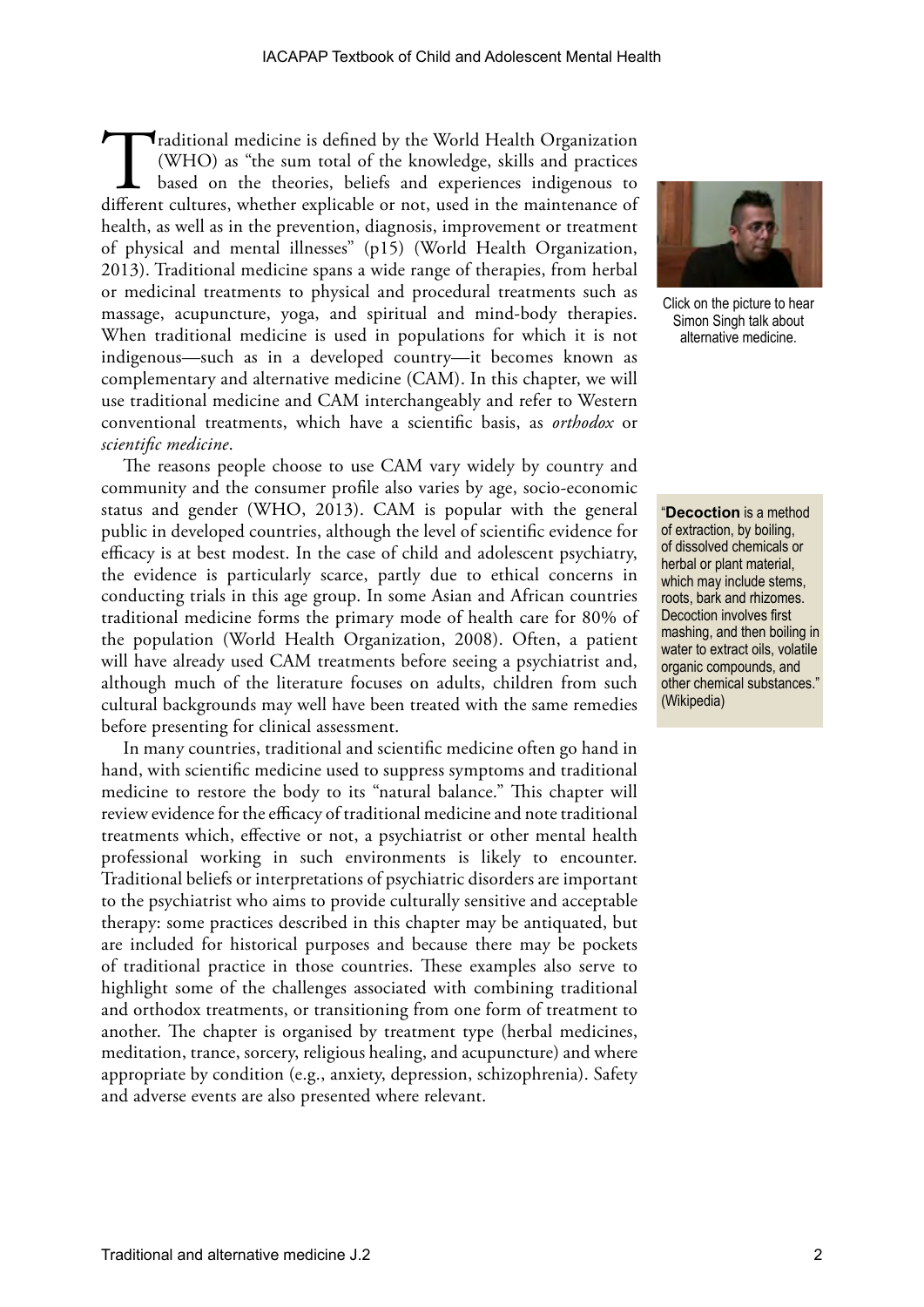|                                             | Table J.2.1. Summary of Common Herb                                      | Psychi                                                                                                                                                                                                                                                                                                                                            | latric Conditions in Children and Adolescents*                                                                                                                                                                                                                                                                                                                                                                         | al Complementary and Alternative Treatments Used in Developed Countries for                                                                                                                                                                                                                                                                                                                                                |
|---------------------------------------------|--------------------------------------------------------------------------|---------------------------------------------------------------------------------------------------------------------------------------------------------------------------------------------------------------------------------------------------------------------------------------------------------------------------------------------------|------------------------------------------------------------------------------------------------------------------------------------------------------------------------------------------------------------------------------------------------------------------------------------------------------------------------------------------------------------------------------------------------------------------------|----------------------------------------------------------------------------------------------------------------------------------------------------------------------------------------------------------------------------------------------------------------------------------------------------------------------------------------------------------------------------------------------------------------------------|
| <b>Treatment</b>                            | Indications                                                              | <b>Administration</b><br>nanism<br>mech                                                                                                                                                                                                                                                                                                           | Evidence of efficacy                                                                                                                                                                                                                                                                                                                                                                                                   | <b>Comments and adverse effects</b>                                                                                                                                                                                                                                                                                                                                                                                        |
| St John's Wort<br>(Hypericum<br>perforatum) | Depression<br>Anxiety<br><b>ADHO</b>                                     | compounds are thought<br>to be hypericin and/or<br>As an extract. Active<br>hyperforin                                                                                                                                                                                                                                                            | ADHD found no difference between St<br>children with (mostly mild) depression<br>RCT in children and adolescents with<br>improve significantly. More rigorous<br>larger trials showed no significant<br>Open label trials have indicated<br>John's wort and placebo<br>benefit                                                                                                                                         | Reduces anticonvulsive effects of carbamazepine<br>Reduces bronchodilator effects of theophylline<br>medications, including non-psychotropic drugs<br>Potentiate serotonergic effects of selective<br>serotonin reuptake inhibitors and triptans<br>Interactions with many other drugs and<br>Seizures from overdose<br>and phenytoin<br>Well tolerated                                                                    |
| Omega-3 fatty<br>acids                      | Schizophrenia<br><b>Depression</b><br>disorder<br>Bipolar<br><b>ADHO</b> | long-chain omega-3s than<br>Children with ADHD have<br>Long-chain omega-3 fatty<br>acids (eicosapentaenoic<br>and docosahexanenoic)<br>improve cell membrane<br>children without ADHD<br>fluidity, are precursors<br>lower blood levels of<br>to less-inflammatory<br>cytokines, and may<br>alter expression of<br>neurotransmitter<br>receptors. | disorder: those treated with omega-3<br>in children with depression or bipolar<br>disorder, but used biologically active<br>had significantly reduced symptoms<br>and improved functioning compared<br>those taking omega-3 supplements<br>A few RCTs have been undertaken<br>placebos. Modest improvements in<br>RCT in youths at risk of psychotic<br>Most data showed no benefit for<br>with placebc<br><b>ADHD</b> | Care should be taken in patients with a pre-existing<br>Skin rashes and urinary problems are rare<br>Gastrointestinal problems (e.g., diarrhoea)<br>Concerns of heavy metal contaminants from<br>At high doses, can increase the risk of<br>Well tolerated and safe even at high doses<br>Fishy breath or aftertaste<br>marine sources of omega-3<br>Relatively mild side effects:<br>haematological condition<br>bleeding |
|                                             | *Rey et al, 2011; Soh & Walter, 2008; Amold et al, 2013; Clayton         |                                                                                                                                                                                                                                                                                                                                                   | et al, 2007; Müller et al, 2006; Millward et al, 2008; Feucht & Patel, 2011                                                                                                                                                                                                                                                                                                                                            |                                                                                                                                                                                                                                                                                                                                                                                                                            |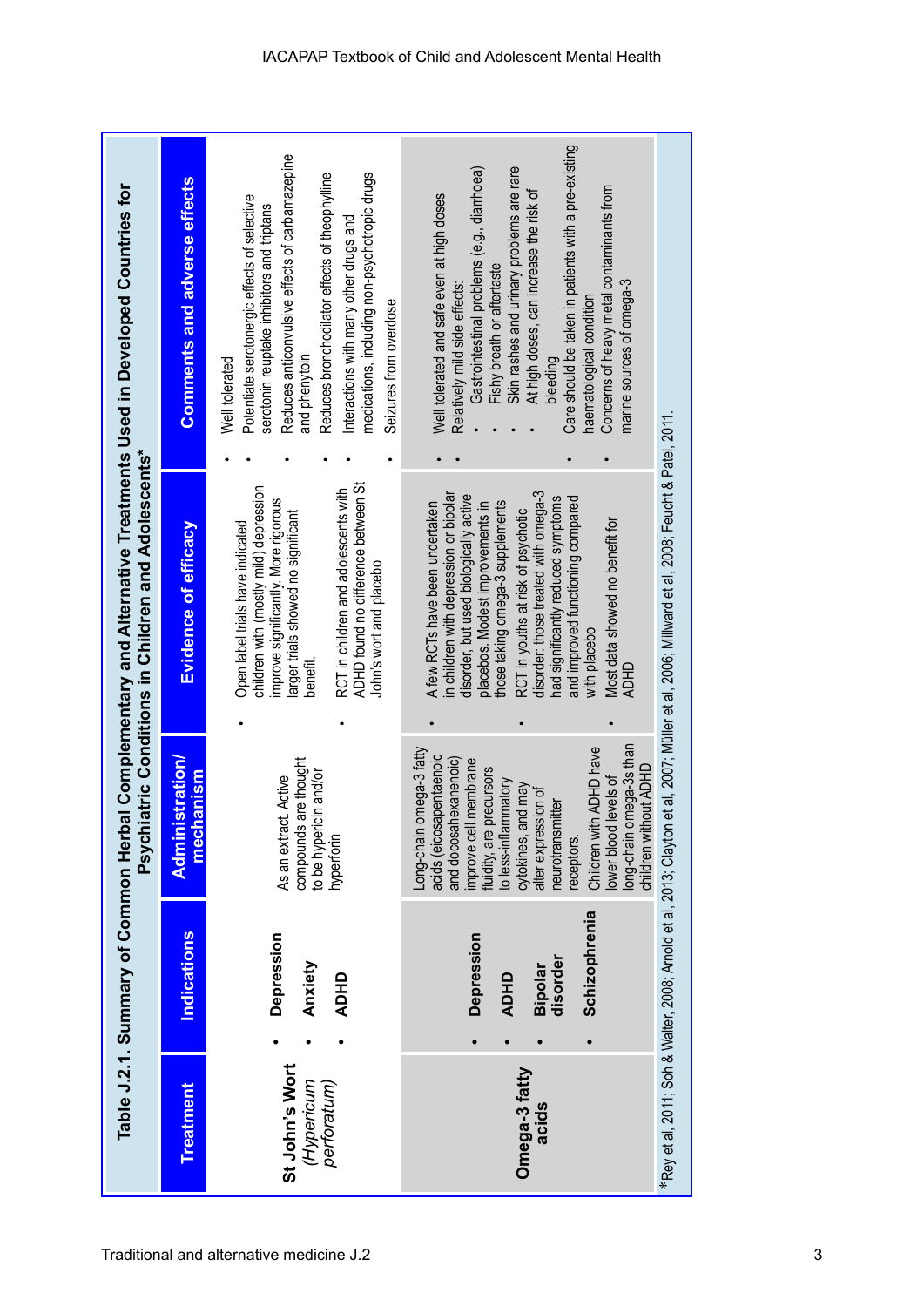|                                                                                  |                               |                                                                                                                                            | Table J.2.1 (cont.)                                                                                                                                                                                                                                       |                                                                                                                                                                                                                            |
|----------------------------------------------------------------------------------|-------------------------------|--------------------------------------------------------------------------------------------------------------------------------------------|-----------------------------------------------------------------------------------------------------------------------------------------------------------------------------------------------------------------------------------------------------------|----------------------------------------------------------------------------------------------------------------------------------------------------------------------------------------------------------------------------|
| <b>Treatment</b>                                                                 | Indications                   | <b>Administration/</b><br>mechanism                                                                                                        | Evidence of efficacy                                                                                                                                                                                                                                      | <b>Comments and adverse effects</b>                                                                                                                                                                                        |
| methysticum)<br>Kava (Piper                                                      | Anxiety                       | As an extract                                                                                                                              | In adults, RCTS showed kava reduced<br>anxiety symptoms but other RCTS<br>found no improvement                                                                                                                                                            | Not recommended for use in children<br>Hepatotoxicity                                                                                                                                                                      |
| Lemon balm<br>(Valeriana<br>officinalis)<br>officinalis)<br>Valerian<br>(Melissa | Anxiety                       | combined with lemon<br>Valerian root extract<br>balm leaf extract                                                                          | improvement in symptoms, but tests of<br>state anxiety in healthy young adults,<br>restlessness and dyssomnia showed<br>n combination, low doses reduced<br>Open-label study in children with<br>significance were not conducted<br>in a cross-over study | Inadequate evidence to recommend use in children                                                                                                                                                                           |
| and exclusion<br>Elimination                                                     | <b>ADHD</b>                   | which are associated with<br>artificial flavours and<br>colours, salicylates)<br>substances (mostly<br>Removal of dietary<br>hyperactivity | benefit from those chemicals being<br>particular food chemicals and thus<br>Some children may be sensitive to<br>Trials show conflicting results<br>removed from their diets                                                                              | means a child can be put at risk of other nutritional<br>The diet places a burden on parents and children,<br>emoved, the restrictions of an elimination diet<br>Depending on which foods or nutrients are<br>deficiencies |
| diets                                                                            | Autistic spectrum<br>disorder | gluten and<br>Removal of<br>casein                                                                                                         | Conflicting results from two studies<br>assessed in Cochrane review                                                                                                                                                                                       | in terms of time, lifestyle changes and finances<br>Exclusion diets not recommended as standard<br>treatment in autistic spectrum disorder                                                                                 |
| Gingko biloba                                                                    | <b>ADHD</b>                   | ල<br>ල                                                                                                                                     | No effect on ADHD                                                                                                                                                                                                                                         | Risk of subdural or anterior eye bleeds                                                                                                                                                                                    |
| and Minerals<br><b>Nutrients</b><br>Vitamins<br>(Micro-                          | <b>ADHD</b>                   | <b>Drai</b>                                                                                                                                | No evidence                                                                                                                                                                                                                                               | nutritional requirements in children with ADHD<br>Vitamins and minerals only needed to meet                                                                                                                                |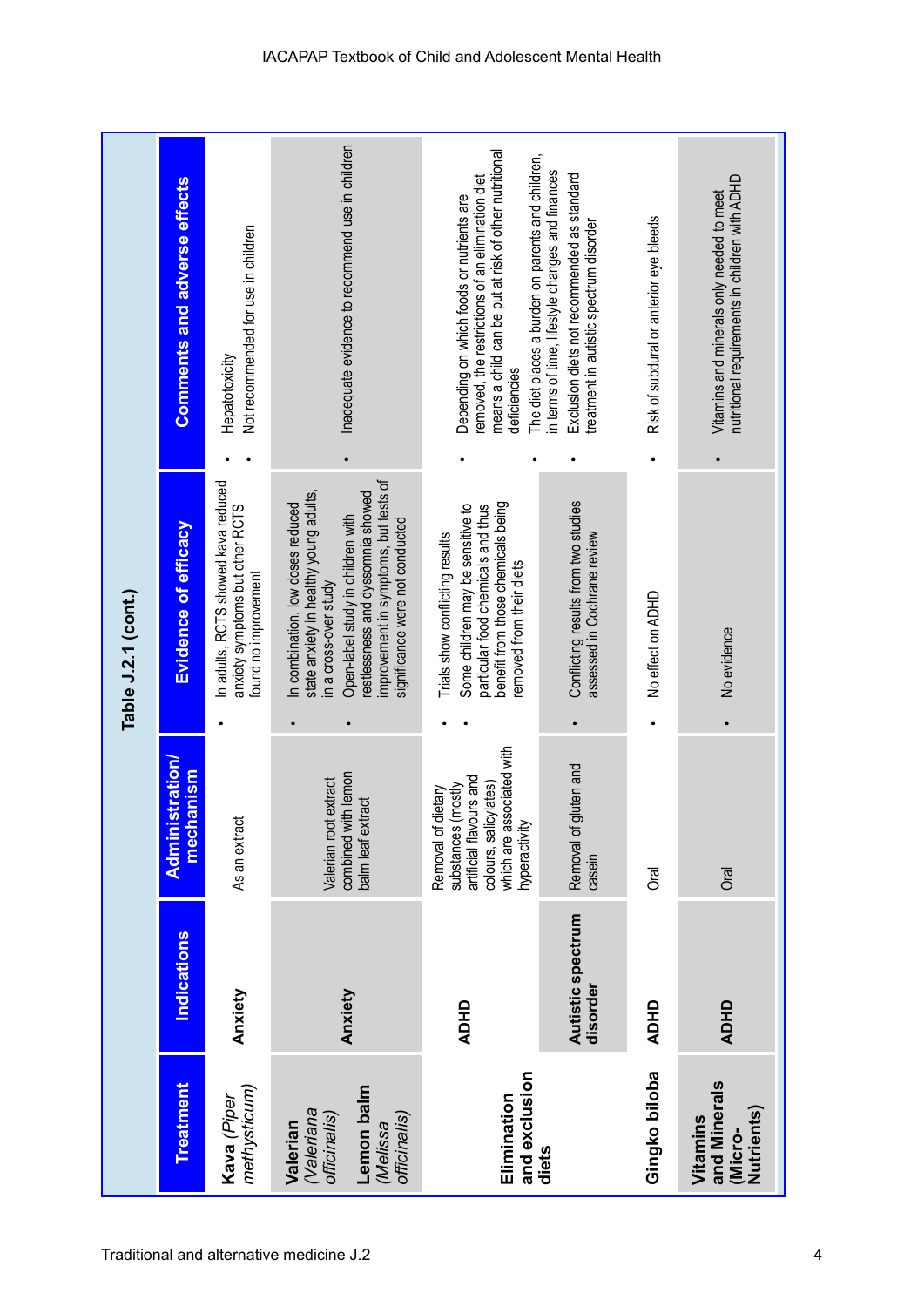# **EVIDENCE FOR COMPLEMENTARY AND ALTERNATIVE MEDICINES**

# **Herbal and Dietary Therapies**

In Western, high income societies, CAM used in treating child and adolescent psychiatric conditions include St John's wort for depression, kava for anxiety, omega-3 fatty acids for attention deficit hyperactivity disorder (ADHD) and depression, elimination diets for autism and ADHD, and valerian and lemon balm for anxiety. This is not exclusive to high income countries and avoidance of some foods as a means of managing autistic behaviours has also been used in Kenya (Gona et al, 2016). The evidence or lack thereof for these treatments' efficacy has been reviewed and discussed elsewhere (Rey et al, 2011; Soh & Walter, 2008; Arnold et al, 2013) and is summarised in Table J.2.1. Additionally, *homeopathy* may be considered an herbal treatment. Homeopathy uses serial dilutions of source materials with *succussion* (shaking) at each stage. Considering the resulting, extremely diluted solutions, there would not be any of the source substances remaining in the tincture or *decoctions* administered. Homeopathy has been used to treat ADHD, but a Cochrane review found "no evidence that homeopathy has a significant impact on the overall severity, core symptoms or related outcomes of children diagnosed with attention deficit hyperactivity disorder" (p12) [\(Heirs & Dean, 2007](https://doi.org/10.1002/14651858.CD005648.pub2)).

While it is likely a psychiatrist will find that patients from such backgrounds have used herbal treatments before presenting for assessment, this does not mean that the traditional medicines are (or are not) effective.

#### *Schizophrenia*

A number of herbal remedies from China and India have been traditionally used to treat schizophrenia. In China, traditional medicine, including herbal medicines, was the main treatment for psychiatric illnesses until the advent of antipsychotic medications. A review of Chinese herbal medicines found no evidence that herbs on their own were more effective than antipsychotic medications, but there was a possibility of benefit by adding the herbs to an antipsychotic regimen (Rathbone et al, 2010). Herbal remedies may also attenuate the adverse effects of antipsychotic drugs, such as constipation, thus promoting compliance. None of the seven RCTs reviewed trialled herbs against placebo. The studies were conducted in adults and used a range of herbal medicines: two different versions of *dang guicheng qi tang* (five or seven different herbs) with an additional 17 herbs used as needed for "blood stagnation" and hallucinations, restlessness, and insomnia; *xiaoyao san* (a mixture of 10 herbs); *ginkgo biloba*; *xingshen* (containing seven herbs); or a combination of *Hirudo seu Whitmania*  and the rhizoma of *Rheum palmatum*. When *gingko biloba* was combined with antipsychotic medication, it yielded greater improvement in schizophrenia patients' mental state compared with the combined results of the other herbal data, though the reviewers cautioned that trials were very small. The studies of Chinese herbal medicine for schizophrenia assessed in that review were published from 1987 to 2001. Their quality was modest at best: not all studies provided the dosages for herbs or antipsychotic drugs and not all studies were double blind. Another issue is that only one of the studies followed the traditional Chinese

Click on the image to hear Drs Steven Novella, Harriet Hall, David Gorski, and Rachel Dunlop discuss socalled "alternative" medicine. What kinds of treatments does that term include? Are these treatments effective or even ethical? How can practitioners be held accountable for the services they provide? (58:48)

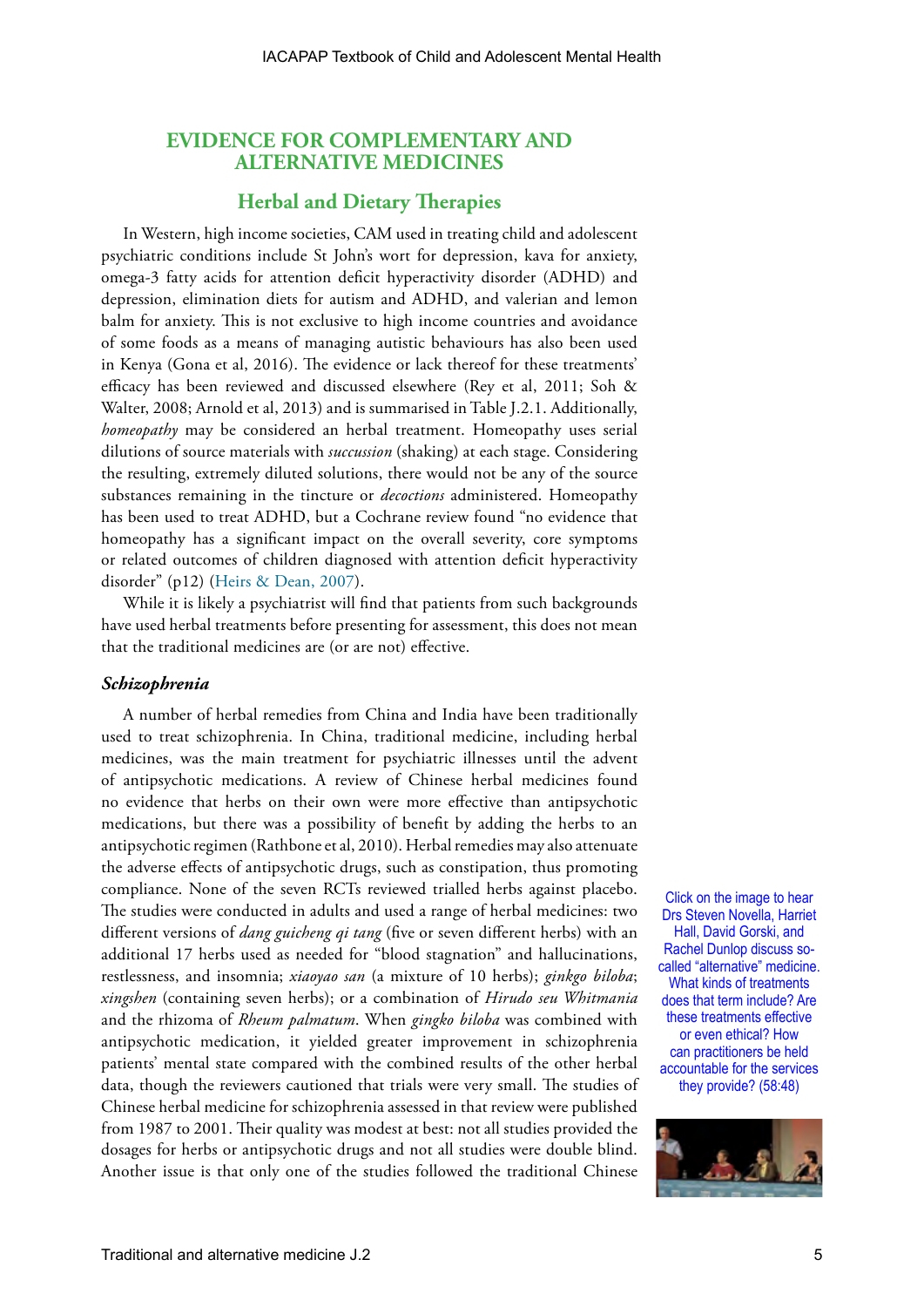| Table J.2.2. Summary of Traditional Treatments |                                                                                                                                                                                                      |                                                                                                                  |  |  |
|------------------------------------------------|------------------------------------------------------------------------------------------------------------------------------------------------------------------------------------------------------|------------------------------------------------------------------------------------------------------------------|--|--|
| <b>Traditional</b><br>treatment                | <b>Examples</b>                                                                                                                                                                                      | <b>Indications</b>                                                                                               |  |  |
| Herbal medicine                                | Indian Ayurvedic<br>Chinese<br>Japanese<br>$\bullet$                                                                                                                                                 | Schizophrenia<br>$\bullet$<br>Bipolar disorder<br>٠<br>Tourette disorder<br>$\bullet$<br>Depression<br>$\bullet$ |  |  |
| Meditation                                     | Concentrative<br>$\bullet$<br><b>Mindfulness</b><br>$\bullet$                                                                                                                                        | <b>ADHD</b><br>$\bullet$<br>Anxiety<br>$\bullet$<br>Depression                                                   |  |  |
| <b>Trance</b>                                  |                                                                                                                                                                                                      | Both cause and treatment;<br>illnesses not specified but<br>includes spirits and deities as<br>cause             |  |  |
| Sorcery                                        | Animal sacrifices<br>Confessions<br>$\bullet$<br>Exorcism<br>$\bullet$<br><b>Purification ceremonies</b><br>$\bullet$<br><b>Herbal treatments</b><br>$\bullet$<br>Charms and markings<br>Witchcraft  | Both cause and treatment;<br>$\bullet$<br>illnesses not specified but<br>includes evil spirits as cause          |  |  |
| Astrology                                      | Astrologer recommends<br>rituals as cure                                                                                                                                                             | Planets' alignment as cause;<br>illnesses not specified                                                          |  |  |
| Religious healing<br>Shamanism                 | Faith healing (eg<br>$\bullet$<br>Koranic)<br>Rituals and prayers<br>$\bullet$<br>Talismans and amulets<br>$\bullet$<br>Devil dancers<br>$\bullet$<br>Pilgrimages<br>$\bullet$<br>Exorcism<br>Charms | Includes evil spirits and<br>demons as cause; illnesses<br>not specified                                         |  |  |
| Acupuncture                                    |                                                                                                                                                                                                      | Depression<br>Autistic spectrum disorder                                                                         |  |  |
|                                                |                                                                                                                                                                                                      |                                                                                                                  |  |  |

*Rauwolfia serpentina*

Rauwolfia serpentina is one of the fundamental herbs used in traditional Chinese medicine, where it has the name *shégēn mù* (Chinese: 蛇根 木) or *yìndù shémù*  (Chinese: 印度蛇木). It was also used in India for centuries to treat a variety

medicine's "pattern differentiation," where patients were assigned to one of two herbal medicine regimens in line with traditional customizing of treatment to the individual. Nevertheless, the potential efficacy shown by this preliminary data indicates the need for better-quality and larger studies for these herbal medicines.

Another traditional Chinese herbal remedy, *Wendan decoction*, is used for schizophrenia-like symptoms, and the herb *Huperzia serrate* for memory loss in schizophrenia. Deng and Xu's (2017) review of 15 randomised controlled trials in participants aged 15-71 years showed that the short-term global state improved with Wendan decoction when compared with placebo or no treatment. There was no difference in short-term mental state when compared with antipsychotic drugs, although the decoction was associated with fewer extrapyramidal effects. When combined with normal- or low-dose antipsychotics there was a greater short-term improvement than when using normal-dose antipsychotics alone.

of conditions. Rauwolfia serpentina contains several bioactive chemicals, including yohimbine, and reserpine. The alkaloid reserpine was introduced into Western medicine as an antipsychotic in 1954. Although effective, side effects lessened its popularity. The ability of reserpine to induce depression (now questioned) and deplete brain amines became one of the pillars of the monoamine theory of mood disorders.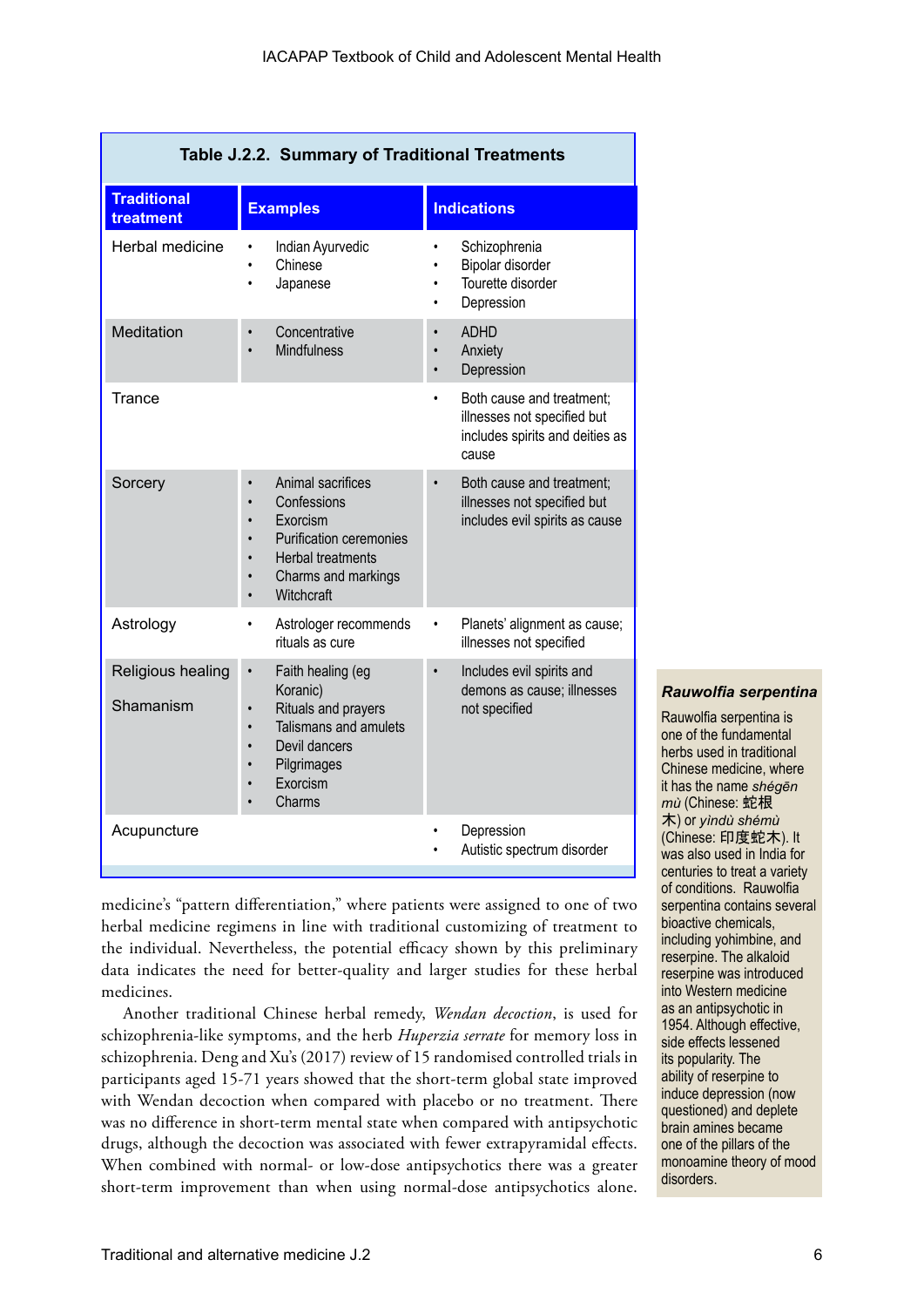

Thus, there is a suggestion that Wendan decoction may benefit people with schizophrenia but the overall quality of the evidence is moderate to poor. The herb *Huperzia serrata* (*qianceng ta*) contains the active ingredient, HupA, a strong reversible inhibitor of acetylcholinesterase. Ma et al's (2007) review cited one study related to schizophrenia, where HupA significantly improved memory function in patients with schizophrenia.

Ayurvedic medicine, a traditional Indian medicine system, is similar in its philosophy to traditional Chinese medicine (Agarwal et al, 2010). A Cochrane review of three RCTs, all conducted in India, found weak support for one herbal medicine (*brahmyadiyoga*) being more effective in treating schizophrenia than placebo, but it does not appear to be more effective than chlorpromazine. *Brahmyadiyoga* was also associated with nausea and vomiting. The studies were old (one published in 1976 and two in 1992) and short term. Psychiatrists working with patients from Indian subcontinent backgrounds should be aware that their patients may have used such traditional treatments prior to presentation or may continue using them.

The above studies of Chinese and Indian herbal medicines were conducted in adults, and schizophrenia is less commonly diagnosed in children and younger adolescents. Thus, caution is warranted in extrapolating such preliminary results to the younger population.

## *Depression and Anxiety*

A range of herbal treatments in both high- and low-income countries have been used for treating depression and anxiety, for example, St John's wort (*hypericum perforatum*) (see also table J.2.1). Other herbal medicines in Japan and Persia are also traditionally used to treat depression and anxiety.

Sarai (1992) reviewed herbal medicines used in Japan, among them: *saikokaryukotu-borei-to* for anxiety and depression; *yokukan-san-ka-chinpi-hange* for agitated depression and nightmares; *choto-san* for headaches; *and hoch-ekki-to* for

A variety of materials, vegetable and animal, are used in traditional Chinese medicine. In this picture, *ling zhi* mushrooms, dried snake, turtle shells, *luo han guo* (a type of fruit) and ginseng.

**Toxic effects of a Chinese herbal medicine in children – when a herb is substituted**

In 1993, the Centres for Disease Control (US) published a report of three cases of jin bu huan toxicity in children in Colorado, US (Horowitz et al, 1993). *Jin bu huan* is a Chinese herbal medicine used as an analgesic. In all three cases, the children (aged 13 months to 2  $\frac{1}{2}$  years) presented with lethargy: two had low respiratory rates and were initially unresponsive. Analyses of the *jin bu huan* tablets showed they contained 36% levo-tetrahydropalmatine by weight. This substance is found in the plant genus *Stephania*, not *Polygala* (*Polygala* being the genus of the plant ingredient listed in the tablets' packaging). The children's reactions to the tablets were also consistent with those observed in animals exposed to levotetrahydropalmatine and suggests that a herb substitution had occurred. In one case, the child had ingested 60 of the tablets, prompting the authors to recommend child-proof packaging for herbal medicines.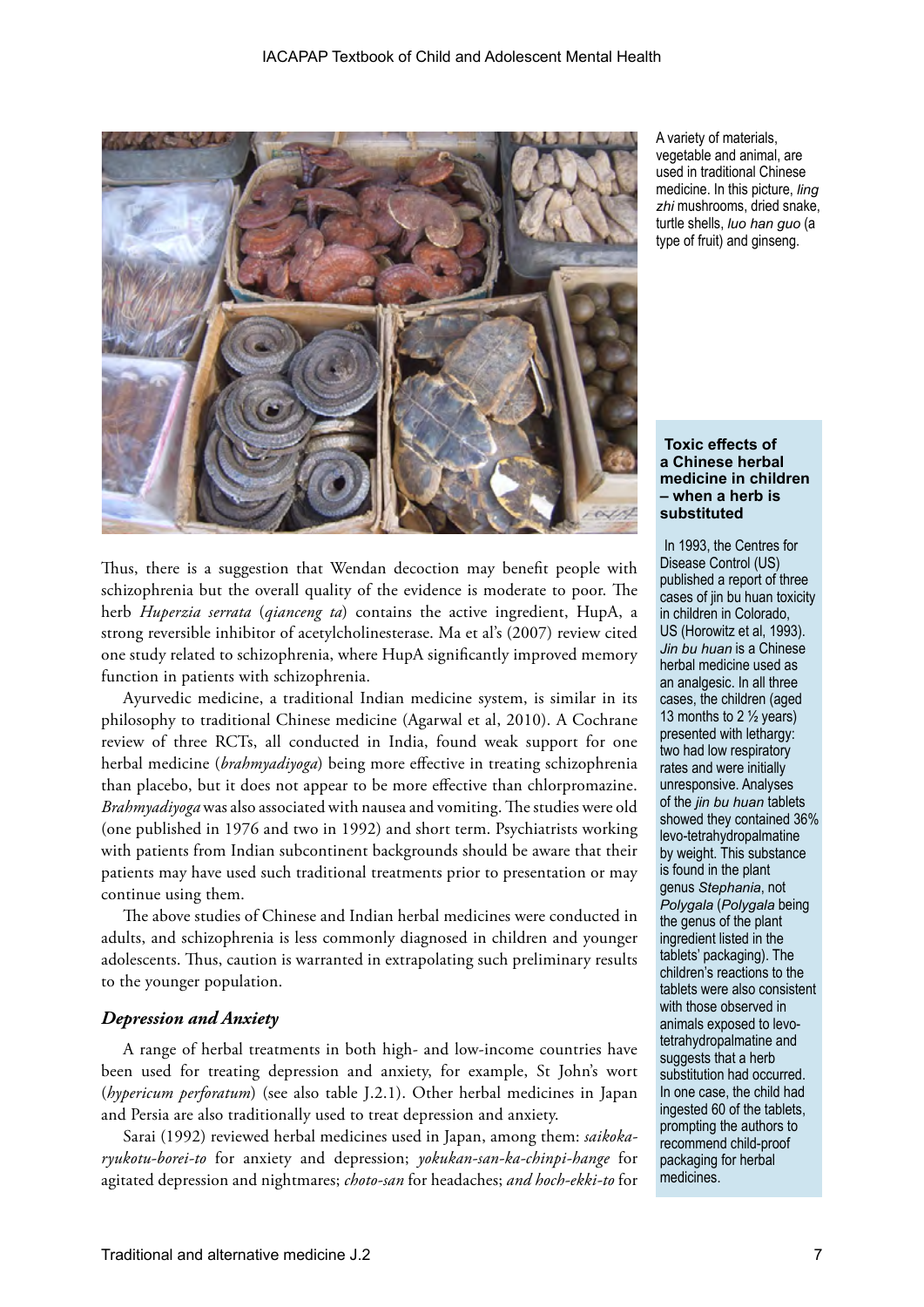"exhausted depression". Each of these herbal medicines is a complex combination of herbs. A novel aspect of Sarai's paper is that the ingredients for each medicine are listed, including quantities and dosages. However, Sarai also noted that no double blind controlled trials were available to test for efficacy. Further, the studies cited were *in vitro* and animal studies and the mechanism of action of these medicines are mostly unknown. Thus, efficacy in humans is not known.

Akhondzadeh et al (2005) investigated the efficacy of *saffron* (dried stigmas of *Crocus sativus* flowers), a traditional Persian treatment for depression. A doubleblind RCT in 40 adults with mild to moderate depression found those taking a capsule of 15g dried saffron extract/day had significantly improved at six weeks and this improvement was greater than that experienced by the placebo group. The participants were free of psychotropic medications for at least four weeks before the start of the study. Side effects reported were mild. This is the first clinical trial of saffron as a treatment for mild to moderate depression and the sample size is small. Thus, larger trials are required. A practical issue is the cost of treatment as saffron is the most expensive spice in the world.

#### *Borderline Personality Disorder (BPD)*

While BPD is not generally diagnosed in adolescents, borderline features often emerge at this age. The Chinese herb y*i-gan san* was originally used for restlessness and agitation in children in the 16th century and more recently has been used in Japan to treat behavioural and psychological symptoms in dementia. A 12-week open-label study investigated *yi-gan san* as a monotherapy in adults with BPD (Miyaoka et al, 2008). There were significant reductions in a variety of symptoms at week 2 and 12. Side effects were mild and few. The study was single blind—the authors conceded a double blind study could not be conducted as the herbal powder mixture had a distinctive taste and smell and an appropriate placebo could not be developed.

## *Attention Deficit Hyperactivity Disorder (ADHD)*

A quick internet search reveals that a multitude of herbs and home remedies are promoted as "natural" treatments for ADHD (see [Chapter D.1.1](https://iacapap.org/wp-content/uploads/D.1.1-ADHD-NON-PHARMA-2016.pdf) of the eBook). Gingko biloba, St John's wort, valerian, kava-kava, and chamomile do not improve ADHD symptoms (Arnold et al, 2013). A small trial of Pycnogenol (US registered trademark name for a product derived from the pine bark of the tree *Pinus pinaster*) improved some symptoms of ADHD when compared to placebo, but the safety of Pycnogenol has not been established (Arnold et al 2013).

# **Adverse Effects of Traditional Herbal Treatments**

In terms of safety, caution is warranted for herbal medicines overall. That an herbal remedy has been used for centuries for religious or medicinal purposes does not necessarily mean it is safe, and apparent lack of toxicity in the short term does not guarantee the herb is not toxic with chronic use. Also, contaminants such as heavy metals, pesticides and herbicides, may be significant toxins themselves (Gardiner & Kemper, 2000; Arnold et al, 2013). Drug-herb interactions are also cause for concern, St John's wort being a case in point. In other examples, *kava*, which is not recommended for paediatric use (Rey et al, 2011), may potentiate benzodiazepines, alcohol and central nervous system depressants, and *valerian* 

#### **Ayurveda**

Ayurvedic medicine (also called Ayurveda) is one of the world's oldest medical systems. It originated in India and has evolved there over more than 3,000 years. The term "Ayurveda" combines the Sanskrit words ayur (life) and veda (science or knowledge). Thus, Ayurveda means "the knowledge of life" (Agarwal et al, 2010). The aim of Ayurvedic medicine is to integrate and balance the body, mind and spirit. This balance is believed to lead to happiness and health, and to help prevent illness. Ayurvedic medicine also treats specific physical and mental health problems. A chief aim of Ayurvedic practices is to cleanse the body of substances that can cause disease, thus helping to re-establish harmony and balance.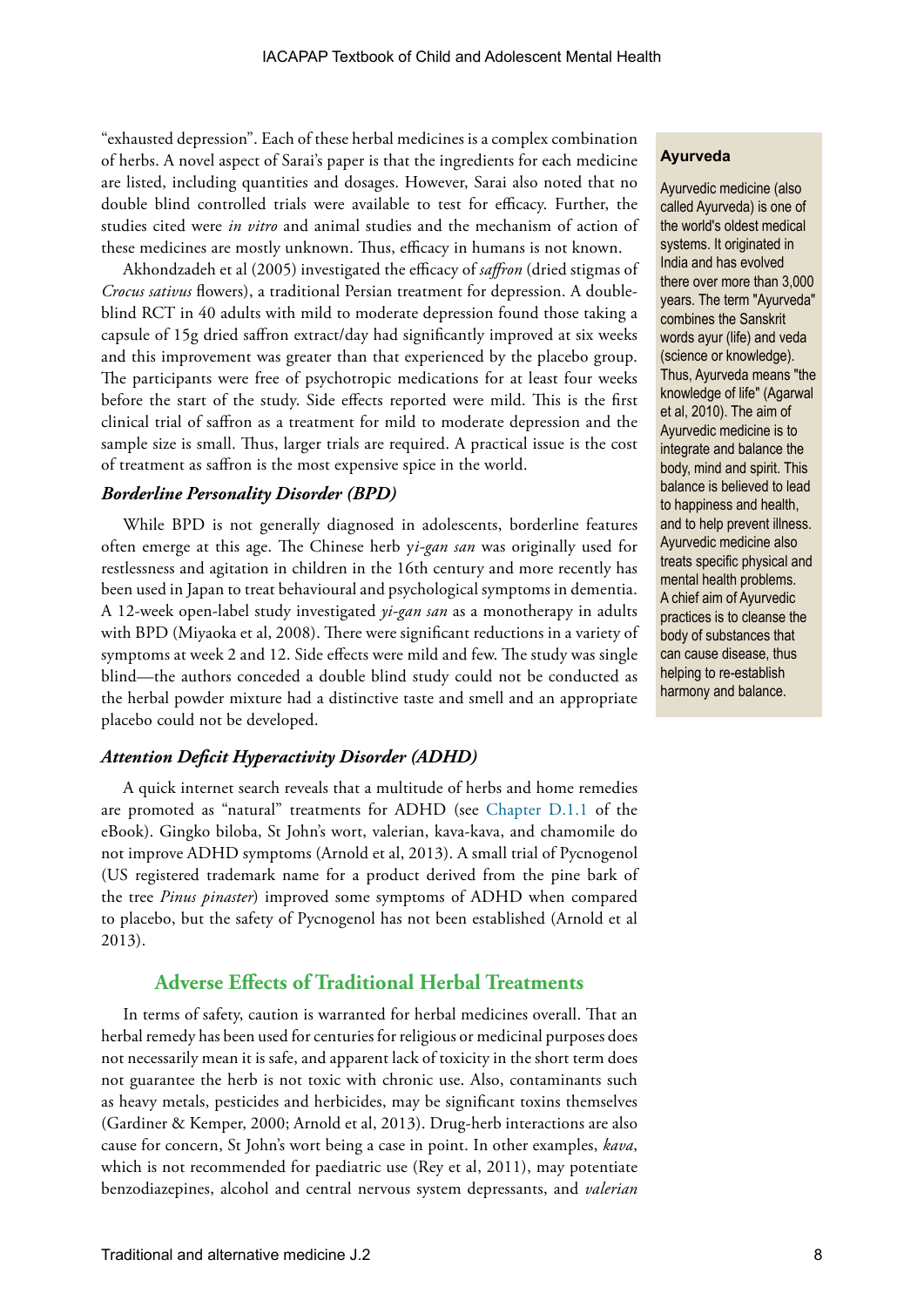may potentiate sedatives and barbiturates (Gardiner & Kemper, 2000).

Quality control of herbal medicines should also be considered as the quantity of active compounds may vary from dose to dose and according to the quality of the herbs used in their preparation. Thus, a dose of traditional herbal medicine may contain levels of active compounds too low to have an effect, or so high as to be toxic. There are situations where herbs within a prescribed mixture have been substituted with another which is toxic (see Box), or conventional pharmaceutical compounds have been included in a herbal medicine mixture (see Box ) (Kenny et al, 2001). These concerns make it necessary for clinicians to ask patients and their families about the use of any herbal medicine. Patients will not necessarily disclose use. Reasons for not doing so include fears their clinician will disapprove or not want to know about it (Walter & Rey, 1999), although a survey of Australian psychiatrists regarding St John's wort shows this is not necessarily the case, and that very few psychiatrists would be dismissive of the information (Walter et al, 2000).

# **Conclusion**

Overall, there is inadequate evidence that herbal remedies are effective as primary treatments for mental conditions, particularly in the paediatric population.

# **PHYSICAL AND PROCEDURAL THERAPIES**

Apart from herbal and medicinal CAM, there are also procedural CAM therapies used to treat psychiatric disorders. Music therapy, hypnosis and acupuncture are the better known examples in Western countries; other traditional therapies that may be considered procedural include yoga, meditation, Qi Gong and Tai Chi.

# **Hypnosis**

In the case of hypnosis, Cochrane reviews found insufficient evidence to support its efficacy in the treatment of schizophrenia. Nevertheless, hypnosis does not appear to have adverse effects and some patients found that it provided short-term benefits. However, the studies reviewed were conducted in adults only and are quite old, being published in 1973, 1983 and 1980 (Izquierdo de Santiago & Khan, 2009). Hypnosis has been used to treat conversion disorder, in both inpatient and outpatient settings. There is weak evidence that hypnosis may be more beneficial than harmful, but effects on social functioning, interpersonal relationships and quality of life, and long term efficacy, are not known (Ruddy & House, 2005*).*

# **Music therapy**

A Cochrane review assessed five RCTs of music therapy, but there were distinct differences in the type of music therapy used. Only one study was conducted in adolescents and the rest were conducted in adults. Four of the five studies (including the one of adolescents) found that patients undergoing music therapy had fewer depressive symptoms compared to those given standard care (hospitalisation and medication), psychotherapy, or wait-list controls, while the fifth study found music therapy yielded no significant change in mental state when compared with standard care alone (Maratos et al, 2009). Overall, the

**Music therapy** is the planned and creative use of music to attain and maintain health. Music therapy focuses on meeting therapeutic aims, which distinguishes it from musical entertainment or music education. Music therapists seek to help patients improve their health across various domains (e.g., cognitive functioning, motor skills, emotional and affective development, behaviour and social skills, and quality of life) by using music experiences (a diverse range, e.g., singing, songwriting, listening to and discussing music, moving to music) to achieve treatment goals.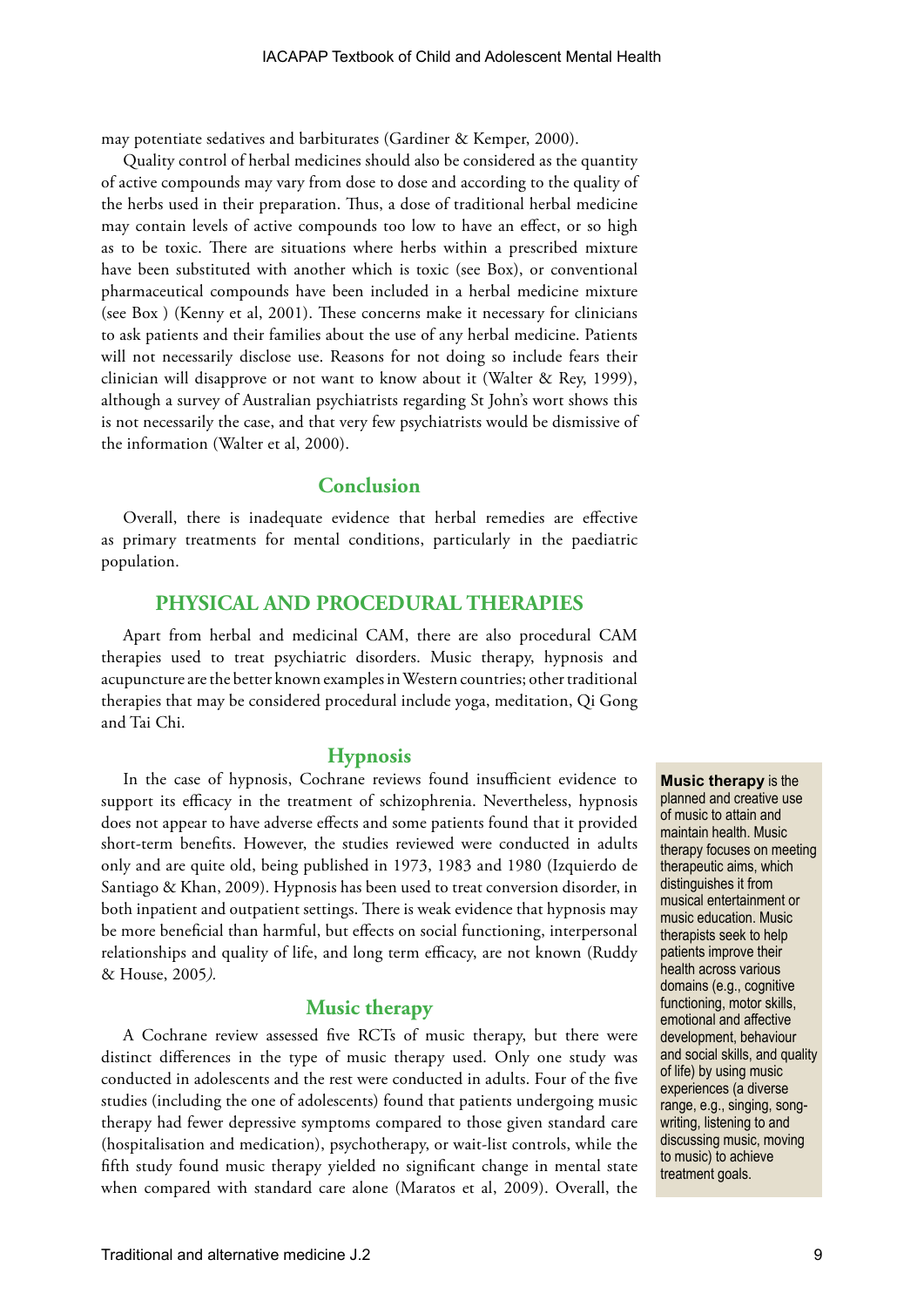studies were of low quality and had small sample sizes. Also, there was great heterogeneity in the delivery of music therapy, such as a structured program compared with a more passive and unstructured approach of simply listening to music. The reviewers concluded that music therapy has at least short term benefits in improving mood above those of standard care alone but it is still not clear whether music therapy is an effective treatment for depression.

#### *Autism*

A Cochrane review found music therapy could significantly improve both verbal and non-verbal communicative skills in children with autism spectrum disorder in the short term, although there was no significant improvement in behavioural problems when compared to placebo treatment (Gold et al, 2006). Only three studies met the criteria for inclusion in the review, all had very small sample sizes and it is not known whether improvements in communication skills were maintained in the long term. Gold and his colleagues cautioned that music therapy should be conducted by individuals who have academic and clinical training in this field.

## *Psychosis*

A quasi-randomised controlled trial of a two-week active music therapy program for patients during an acute psychotic episode was conducted as an adjunct to medication. This trial found significantly reduced Brief Psychiatric Rating Scale scores (total and subscale scores) in both treatment and control groups, with the treatment group's scores significantly lower than that of the controls (Morgan et al, 2011). The difference in improvement was not sustained at follow-up, although both groups' scores decreased significantly over time. The length of hospital stay was reduced by two days in patients receiving music therapy but this was not statistically significant.

## **Dance Therapy**

Dance therapy has been defined as "the psychotherapeutic use of movement as a process which furthers the emotional, social, cognitive, and physical integration of the individual." One single blind RCT found no evidence to support, or not support, dance as an adjunct to routine care in adults with schizophrenia, when compared with routine care alone (Ren & Xia, 2013).

#### **Acupuncture**

Acupuncture—a traditional treatment in the Far East (China, Japan) has become popular worldwide. In acupuncture, fine needles are inserted into different points on the body to correct energy imbalances.

## *Depression*

A Cochrane review of acupuncture as treatment for depression in adults is available; it assessed seven trials but found insufficient evidence to support its effectiveness (Smith & Hay, 2004).

#### *Schizophrenia*

A review of 30 RCTs of acupuncture as a treatment for schizophrenia – alone or combined with antipsychotics – found limited evidence of acupuncture having antipsychotic effects (Shen et al, 2014).

#### **Mindfulness: modernized meditation?**

In recent decades, mindfulness-based therapies have become fashionable in developed Western countries. These include mindfulnessbased stress reduction (developed in the late 1970s) for managing stress, mindfulness-based cognitive therapy for managing depression, dialectic behaviour therapy (which includes mindfulness as one of its elements) and acceptance commitment therapy. These therapies are based on Buddhism, yoga and meditation and generally focus on positive alternatives and nonjudgemental acceptance of symptoms (Dryden & Still, 2006). Mindfulnessbased therapies also attempt to utilize only the essence of meditation and remove the cultural, traditional and/or religious elements associated with it. Research into mindfulnessbased therapies is still preliminary in children and adolescents, with small study samples and heterogeneous methodologies (Burke, 2010). Studies have investigated both clinical (e.g., ADHD, sleep disorders, anxiety) and non-clinical samples for the impact of mindfulness therapies on social skills, anxiety, attention, depression, sleep quality, substance use, aggression, behaviour, general mental health and academic performance. At this stage, research shows the therapies can be administered and are well accepted by children and adolescents, but their efficacy in this population is not yet known.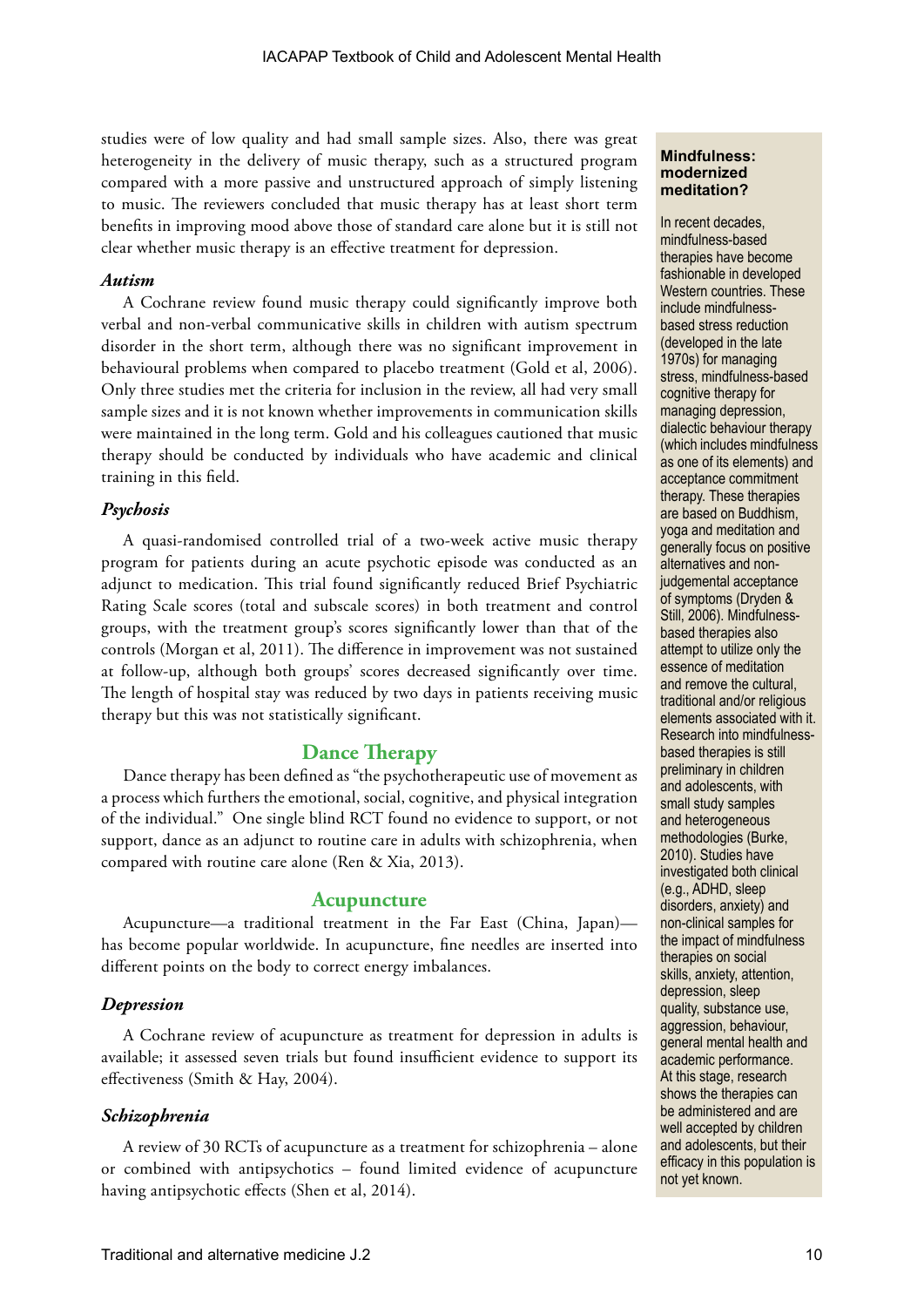# **Yoga**

Yoga, a spiritual practice originating in India, is also used in Western societies for relaxation and as exercise. While there has been interest in yoga in the treatment of schizophrenia, a systematic review of six RCTs found yoga was not more effective than other forms of exercise when used as adjunctive treatments for schizophrenia (Broderick et al, 2017). This included no greater effectiveness in terms of mental state, social functioning, quality of life, and physical health. Therefore, there is insufficient evidence to support yoga over other forms of exercise or vice versa. It was not clear whether the participants were also being treated with conventional antipsychotic medications at the time, and the quality of the studies was low. However, there were no reported adverse events.

## **Meditation**

Meditation is used in both religious and secular settings and may help achieve relaxation and an altered state of consciousness. The latter potentially has cognitive-behavioural benefits (Krisanaprakornkit et al, 2010b). Meditation can be divided into two types: *concentrative*, where attention is focused on an object and aims to achieve sustained attention and stillness of the mind, and *mindfulness*, where there is an open awareness to any thoughts and the practitioner aims to develop a sustained attentiveness without reacting to their thoughts or emotions (Krisanaprakornkit et al, 2010a).

## *Anxiety and Depression*

Two RCTs of meditation as a treatment for anxiety in adults reported only slightly supportive evidence for its efficacy, similar to that of relaxation therapy (Krisanaprakornkit et al, 2010b). Both studies were conducted in the US and the reviewers were not able to identify any studies from India, China or Thailand which met their inclusion criteria. This is a potential bias as meditation techniques originated in the East and may be practised more purely in those countries. Another systematic review (Goyal et al, 2014) found that mindfulness produced small improvements in anxiety and depression, but not mantra meditation, when compared to active controls. However, neither mindfulness nor mantra meditation were more effective than active control interventions such as cognitive behavioural group therapy, exercise or progressive muscle relaxation. Goyal et al (2014) also reported that few trials investigated adverse effects. Meditation may be a useful adjunct to conventional treatments but larger trials of better quality are required to show its effectiveness (Krisanaprakornkit et al, 2010b). In summary, there is no evidence to show that meditation is superior to medication or other psychotherapies.

#### *Attention Deficit Hyperactivity Disorder (ADHD)*

A review assessed four RCTs in children but found the quality of the studies to be poor and there was insufficient evidence to recommend meditation in treating ADHD (Krisanaprakornkit et al, 2010a). A Dutch pre-post trial of an eightweek mindfulness program for children aged 8-12 years with ADHD and their parents reported significant reductions in ADHD behaviour rated by the parents (inattention, hyperactivity/impulsivity) but not when rated by the teachers (except for inattentive behaviour) (van der Oord et al, 2012). The children were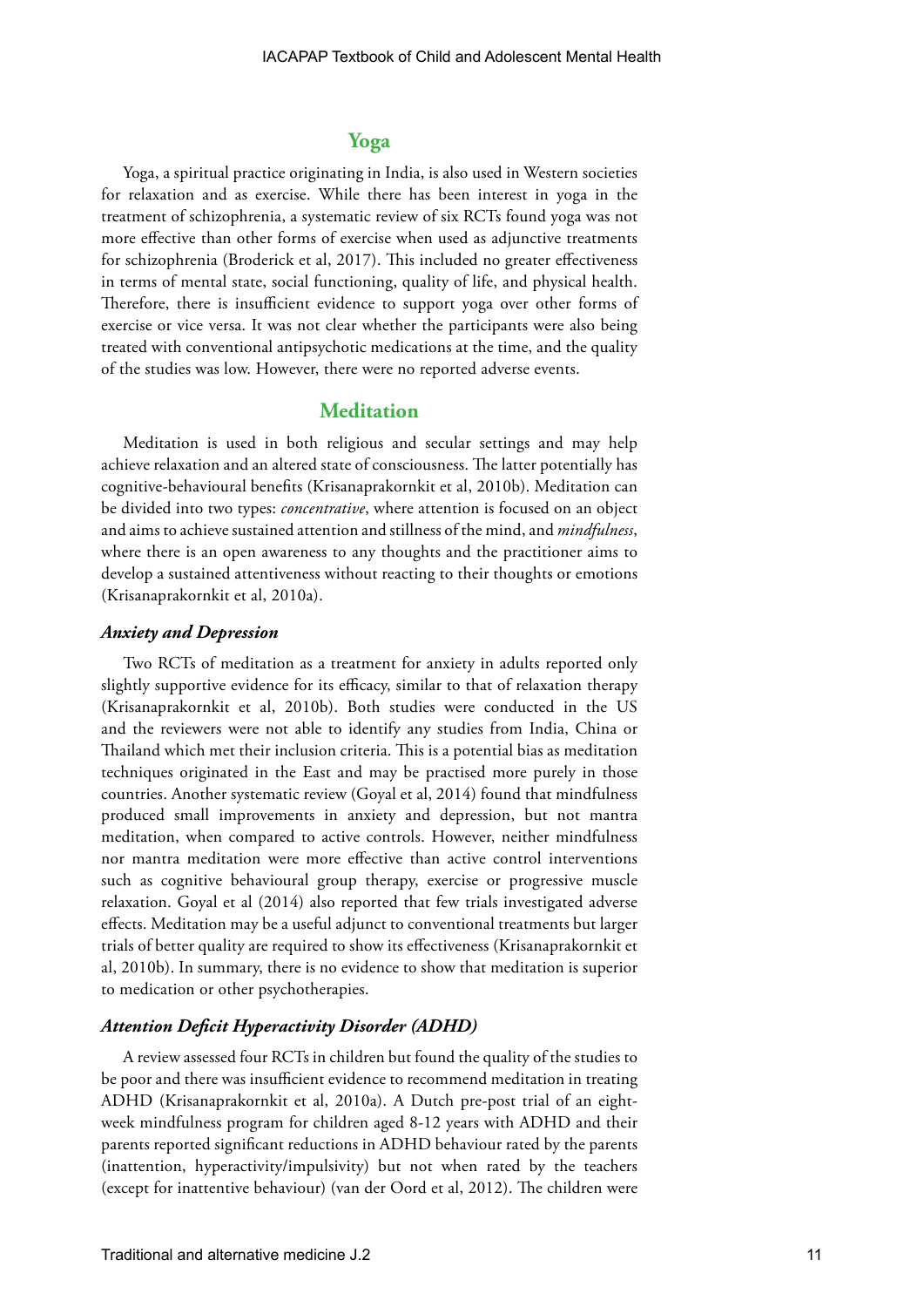still following their medication regimens. The program was intensive and its cost-effectiveness is not yet known, nor its potential effectiveness in low and middle income countries.

# **Qigong**

Qigong is a traditional Chinese practice of mind, body, and breathing regulation that seeks to restore the flow of "Qi" (life energy) via gentle focused exercises for the mind and body (Hartley et al, 2015). Qigong Sensory Training also called *Kai Qiao Tuina* (Silva et al 2011a)—is a manual-based therapy that has been used to treat children with autism (Silva et al, 2011b). Qigong Sensory Training comprises a protocol that applies 12 patting, shaking, and pressing movements to 12 body areas and can be delivered by occupational therapists or parents.

Randomised controlled trials suggest that Qigong Sensory Training may improve behavioural, social, and language measures in children with autism, as well as their sensory impairment and self-regulation (Silva et al, 2011a; 2011b). However, the therapy is resource-intensive. Training and supporting parents to deliver it is a feasible alternative.

# **Tai Chi**

A traditional Chinese mind and body exercise, Tai Chi has been trialled for the physical and psychological wellbeing of tertiary students in China (Zheng et al, 2015). However, the RCT recruited students from the community and not from a clinical setting. Participants in the Tai Chi group improved their physical flexibility and balance following 12 weeks of intervention but they did not differ from the control group in their mood, quality of life, or sleep quality. Having depression or a mental disorder at baseline was not a recruitment criterion and so it is unclear whether Tai Chi would benefit patients from a clinical setting.

# **Adverse effects and compliance issues**

There is generally a dearth of information regarding adverse effects of meditation in children. Effectiveness and potential adverse effects aside, meditation as an exercise or treatment requires considerable motivation and discipline in the same manner that physical exercise routines do, which may be problematic in young people with anxiety or depression. Compliance concerns were highlighted by the high drop-out rates in the two studies of meditation and anxiety (Krisanaprakornkit et al, 2010b). However, for patients from some cultural backgrounds, meditation may already be a routine part of their lives, including in young people, such as in Thailand. In these settings, meditation is an accepted method of improving attention, temperament, discipline, character, morals and school performance, and is also used for religious reasons. In such environments, a psychiatrist can expect the patient to have already undertaken meditation before presenting for assessment and treatment. Interestingly, Kapur (1979) claims that in Ayurveda, the "mentally disturbed" (author's term) are forbidden to practice Yoga, although Yoga is recommended to promote mental growth in the healthy person.

Though uncommon, acupuncture can have adverse effects, such as headaches, palpitations, sleep disturbance, tiredness and dryness of mouth (Smith &

#### **Adulteration of African herbal medicine with western pharmaceuticals**

Synman et al (2005) presented two cases where African herbal medicine had been adulterated with Western pharmaceuticals: a five year old child was admitted to intensive care with seizures after consuming a traditional herbal infusion to treat seizures; and a 30 year old woman was admitted with a ruptured uterus following consumption of a herbal medicine to induce abortion. Analyses of the infusions showed trimethadione (a drug used to treat petit mal seizures), in the one taken by the five year old, and propofol (an anaesthetic) and diclofenac (a non-steroidal antiinflammatory) in the herbal medicine consumed by the 30 year old. The herbs used in the infusions were unknown.

Numerous cases of adulteration of Chinese herbal medicines with orthodox pharmaceuticals have been previously reported and both Chinese and Ayurvedic herbal medicines have been subject to contamination with heavy metals (Feucht & Patel, 2011), but this is the first published report of adulteration of African herbal medicine with orthodox medications.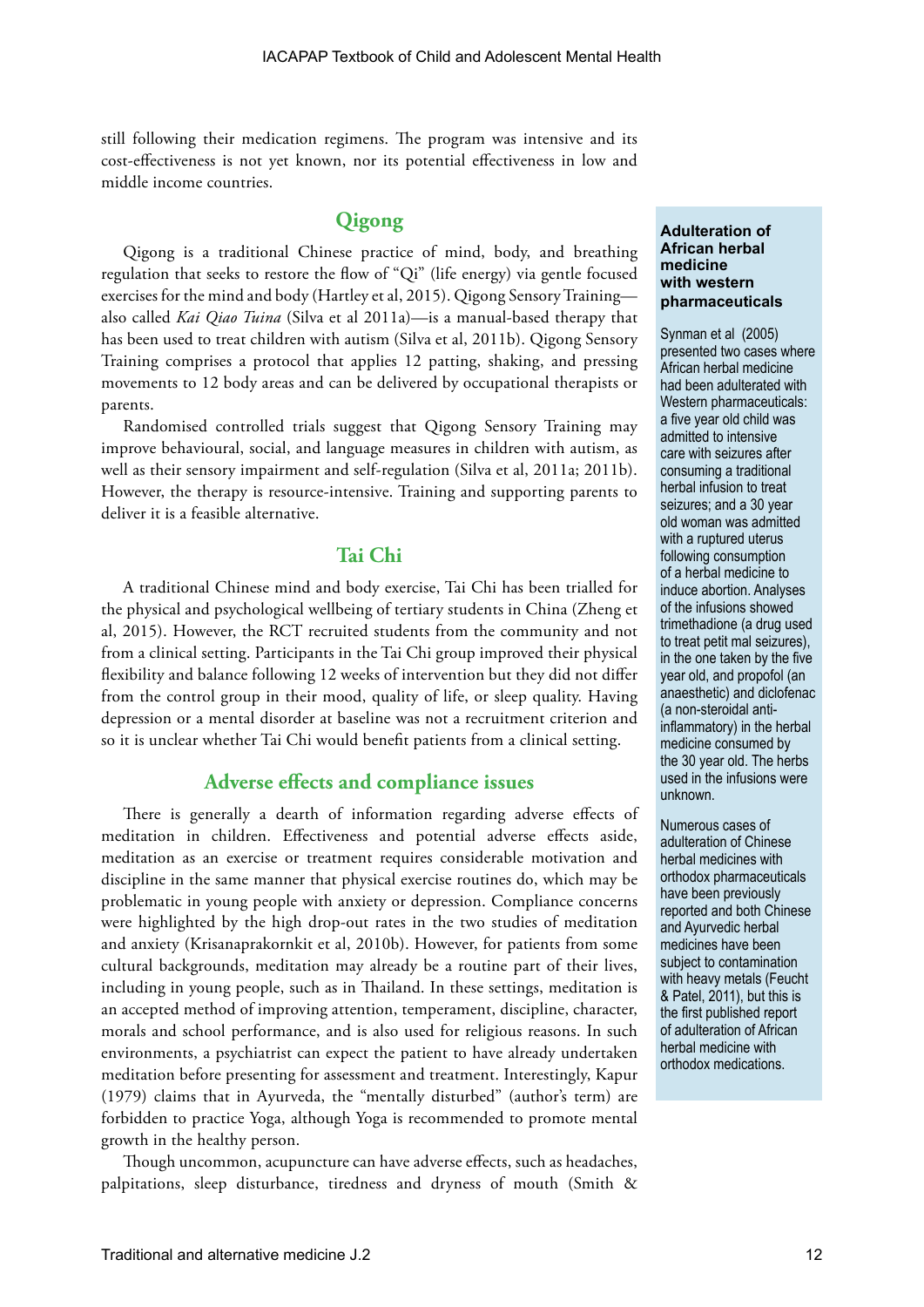#### **Incorporating traditional beliefs in a psychiatric treatment plan**

Suryani and Jensen (1992) reported a case in Bali where school children were experiencing trance en masse, causing much community disruption. Attacks were occurring from once to 30 times a day and continued for seven months, with each episode spanning about 40 minutes.

Prior to Suryani's intervention, a traditional healer, a *balian*, had provided treatment with ceremonies and offerings to appease gods and spirits and to compensate for an inadvertently desecrated old and buried temple. One village individual was blamed for the afflictions and expelled from the community while some of the afflicted children were transferred to another school. These treatments did not yield improvements, with children at the new schools also experiencing attacks. There was an appearance of contagion and non-affected community members were afraid that they would have an episode.

In her treatment strategy, Suryani settled on a diagnosis of *kesurupan*, meaning possession, which was

understood by the Balinese, accepted as a normal part of life and also did not carry stigma. Community leaders, health, education and religious officials as well as psychiatrists were involved. A high priest acted as primary traditional healer, since the people believed the condition was due to supernatural forces, as opposed to a disease. Another reason for selecting a traditional healer was because of logistical problems and inadequate psychiatric resources. A new temple in the correct orientation would be constructed (to replace a temple in the school grounds which was not correctly oriented according to the Hindu religion), school teachers were to teach traditional Hindu stories about benevolent spirits to reduce the children's anxiety, the village was closed to outsiders to reduce stress and fear from visitors (visitors and media were disturbing the normally isolated community and expected to witness episodes), and there was a back-up plan of individual psychotherapy. Within a month, trance episodes ceased and did not reoccur in the three years of follow-up.

Hay, 2004). Apart from adverse effects, conducting acupuncture in children is complicated by children's acceptance. Children often have a fear of needles and do not retain needles for as long as adults, reducing treatment duration (Jindal et al, 2008). For children under 6 years of age, shorter needles are often substituted for the conventional longer ones.

No adverse events were reported for Tai Chi (Zheng et al 2015) and it can be expected that patients, including children, with a Chinese background may have experienced or undertaken Tai Chi as a traditional form of exercise. Adverse events were not reported on for Qi Gong (Silva et al 2011b).

# **Conclusion**

There is inconsistent evidence as to the benefits of CAM procedural therapies as primary treatment in mental conditions, particularly in the paediatric population.

# **PRACTICES, BELIEFS AND PHENOMENA RELATED TO MENTAL HEALTH**

This section provides context and awareness for psychiatrists of a range of traditional beliefs, practices and phenomena with regard to mental health and some of the challenges they may encounter when managing patients for specific backgrounds. While most of the material presented here relates to experiences with adult patients, it is likely that children from these backgrounds may have received or been exposed to such practices and beliefs prior to coming to a psychiatrist's attention.

# **Religious Healing and Sorcery**

#### *Indian Subcontinent*

Religious treatment in India may be conducted alone or with a guru and may take the form of religious lectures, praying, bathing, fasting and religious rituals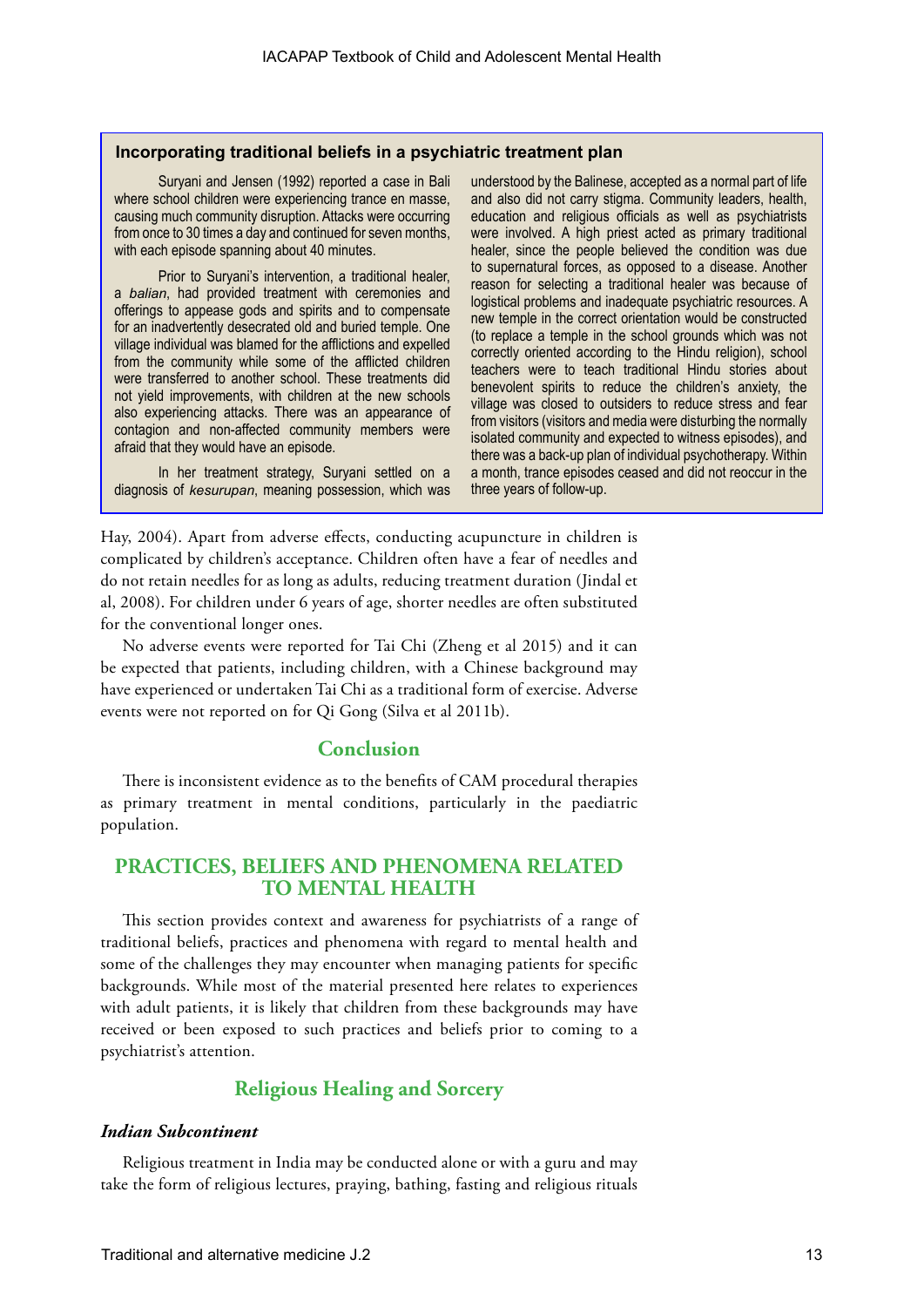(Bagadia et al, 1979). Thus, various shrines and religious centres have evolved therapeutic programs (rituals and lifestyles) where patients (or pilgrims) seek religious help for their maladies. When a mental illness is deemed to be due to the planets, an astrologer will recommend rituals as treatment (Bagadia et al, 1979)). Indian Ayurvedic medicine, practiced by *Vaids* (a class of priests), not only involves herbs but also spans spiritual or supernatural causes and treatments for mental illness. An old observational study described *unmada* (mental illness) as being caused by heightened activity of any of the three humors or by noxious foods, and the resulting imbalance of heat and cold, or sexual overindulgence (Kapur, 1979). Mental illness may also be caused by evil spirits (*pischachis*) possessing the patient. Traditional healers (*Mantarwadis* and *Patris*), treat mental illness on the basis that the ailment is a divine punishment for the patient's misdeeds, either in the present or a past life. Treatment may involve penance, a pilgrimage to a shrine, talismans and a monetary fee. A *Patri* acts as a medium for spirits and demons and treats a patient by going into a trance and being possessed by a master demon. In this situation, treatment involves the *Patri's*  demon either exorcising the patient's demon, or asking the patient's demon what it requires to leave the patient. The latter may be a ritual feast, an animal sacrifice, or a dwelling for the demon's use (Kapur, 1979). Kapur reported that the villagers he observed patronised both Western-trained doctors and traditional healers simultaneously.

In Sri Lanka, *aduras* (devil-dancers) were a popular choice of healer for mental illnesses in some rural areas (Wolffers, 1988), with orthodox medical treatment and Ayurveda being patronised much less frequently. *Aduras* use a number of treatments, including ceremonies and fastening strings around the patient's arm or neck, and if this does not yield results, a publicly conducted exorcism may follow. Western-style treatment would then be used if treatment by an *adura*  fails.

## *Fast East*

In the Far East, the combination of religion, shamanism and the supernatural is accepted and an individual or a community will not necessarily adhere to one dogma over another in their concepts of mental illness. Li and Phillips (1990) reported on witch doctors (shamans) and mental illness in mainland China, particularly among the rural peasant population. Their methods for treating illnesses were shamanistic and ritualistic, with a blend of Taoism, Buddhism, and animistic beliefs. The case studies presented showed treatment rituals similar to those described by Harrell in Taiwan. Li and Phillips reported that 70% of patients in their psychiatric hospital surveyed admitted to consulting witch doctors before presenting to their outpatient clinic. Li and Phillips also noted that some rural patients never present for Western psychiatric treatment and only used traditional folk healers (witch doctors).

Harrell (1991) reported the case of a 16-year-old female patient who presented with psychoses in rural Taiwan in the 1970s, where he detailed a large mixture of folk or traditional treatments as well as explanations for the girl's illness. Diagnoses were made by spirit mediums or Taoist fortune tellers and included the patient having lost her soul, being attacked by ghosts, living in a haunted dwelling, her grandfather's failure to produce a direct male descendant, something being wrong with her spirit or character, and bad luck. Treatments



Click on the picture to watch a lecture on Ayurveda (1 hour 28 minutes) by Sudah Prathikani MD, explaining the philosophy behind Ayurveda and some of the modern research into its efficacy.

**Amulets** or **talismans** are objects believed to possess supernatural or magical powers. They are intended to bring good luck, protection or health to their owner.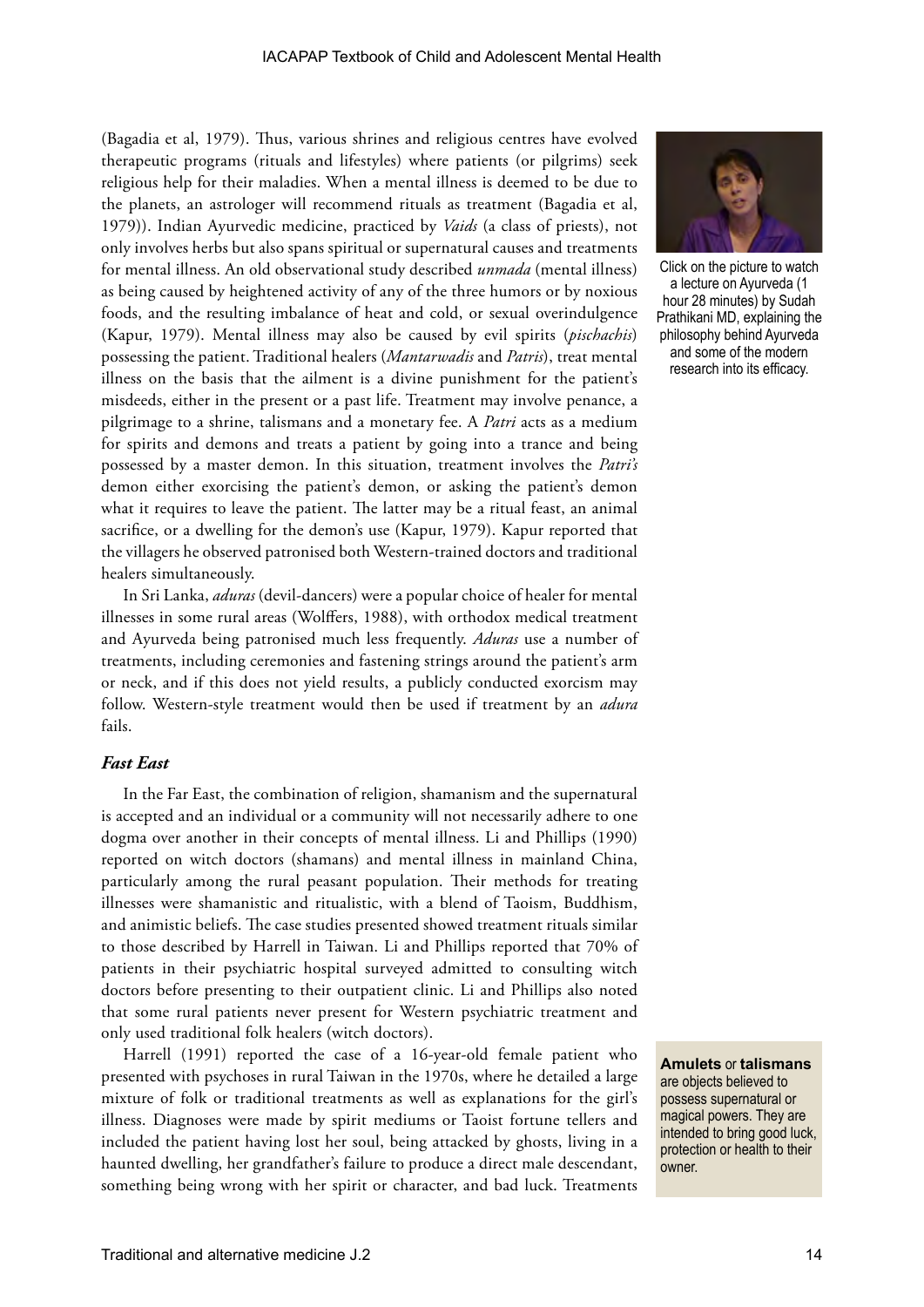included writing of charms on spirit money or paper which were then eaten, used to make infusions for drinking or bathing in, or hung in various parts of the girl's dwelling, placating ghosts and ancestral spirits with ritualistic food offerings and burning of spirit money and incense. In this case, orthodox medicine was only used to provide a sedative. Harrell observed that the community this patient lived in did not consider that there was only one cause or diagnosis for her condition and accepted all offered explanations, including retrospective ones, whereupon the cause of the illness was decided on the basis of which treatment (temporarily) succeeded.

In traditional Tibetan medicine, mental illness is often described as an imbalance or disturbance of the *wind humour* or as a *wind humour illness*, with particular reference to the *life-bearing wind*. The term *srogrlung* may describe depressive or anxiety symptoms and may also include episodes of panic and psychosis (Jacobson, 2007; Millard, 2007). Thus, an individual may report having *high wind*, meaning greater stress, exhaustion, hardship or irritability. There is also stigma attached to *srogrlung*, and some patients will therefore deny having the condition. Mental illnesses may also be attributed to *harmful spirits* or



Example of an amulet which is supposed to protect against the evil eye.

*gnod pa* (Millard, 2007), in which case the emphasis is on supernatural origins and reflects Tibetan religious beliefs. Herbal medicines were prescribed to treat *srogrlung* while *gnod pa* illnesses would be confirmed by divination and treated by lamas or local healers (*jhānkri*). Millard reported such treatments included rituals and prayers to appease the spirits and fastening blessed cords (cords blessed by lamas) about a patient's fingers to seal a spirit inside the patient in order to communicate with it and thus discover the reasons for it attacking the patient.

## *African Continent and the Middle-East*

A study in Liberia described that mental illness was traditionally believed to be caused by breaking taboos, offending ancestral spirits and deities, being possessed by spirits, being bewitched or having a curse applied by a witch doctor (*zoe*), or was inherited through the family (Hales, 1996). Some of the beliefs in Arab societies, where illness is due to devils, sorcery, *jinn* (demons), the evil eye or ill-wishing from others, also apply to South Saharan Africa (Hales, 1996) and to the Indian subcontinent (Littlewood & Dein, 2013). Treatments include confession to doing wrong (e.g., breaking taboos), animal sacrifices to deities and spirits, and paying fees and exorcism, usually through physically beating the patient. Some inherited mental illnesses are deemed incurable and patients may be restrained or left to die (Hales, 1996). Jamaican health concepts also have roots in African religious and supernatural beliefs, including *Obeah*, a concept that spans traditional health and medicine (James et al, 2014). Illnesses that are considered "unnatural" would be treated by an Obeah practitioner while illnesses considered natural (ie with physical symptoms) would be treated by the orthodox medical system. However, in Jamaica Obeah practice is illegal, unlike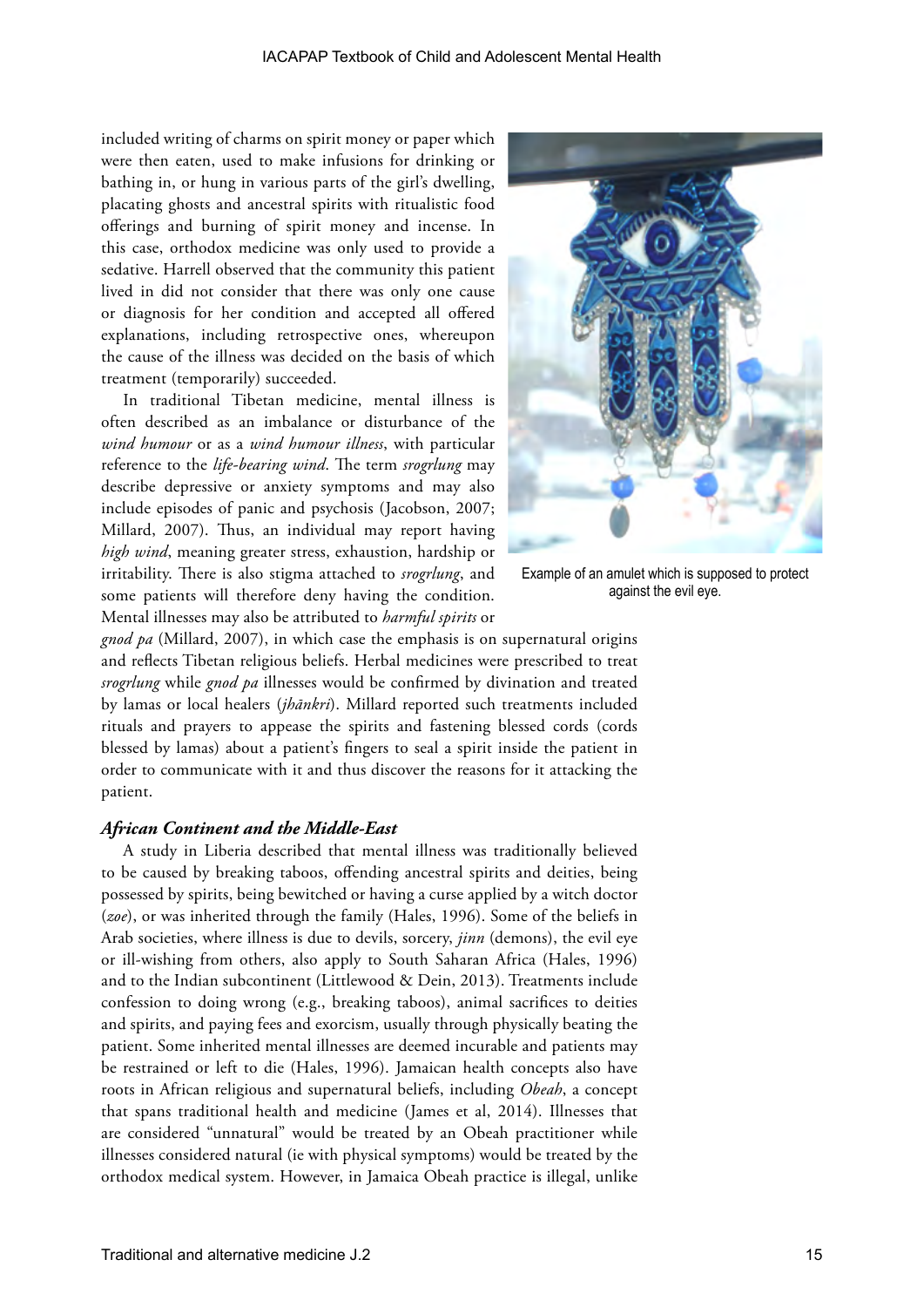in some African countries (James et al, 2014). These strong cultural beliefs can make it difficult to convince patients that the supernatural does not cause their mental illness.

Adjido (1997) discussed the association between psychosomatic medicine and sorcery in Africa, describing sorcery as "one of the central mysteries of African life" (p266). It is difficult for outsiders to grasp and define sorcery due to the secrecy encapsulating sorcerers' societies, and the social and cultural barriers surrounding sorcery enforced by the rest of African society. While not specifically focusing on psychiatric illnesses, Adjido noted sorcery's role in African society, the way it permeates African cultures and that sorcerers prefer children and adolescents with "psychosomatic personalities" as "victims" (the author's terms). In doing so, sorcerers are able to utilize the targets' suggestibility. Illness, through the lens of belief in witchcraft or sorcery, therefore results from an enemy's or spirit's attack, and cure is through exorcism. Adjido provided a case study of a 12-year-old boy with psychosomatic symptoms who was successfully treated with psychotherapy and possibly magical rituals. The social history of this patient also revealed complex family issues preceding the psychosomatic symptoms and that ritual sacrifices had been conducted for his and his mother's protection before the patient presented for psychiatric treatment. Adjido describes "psychosomatic transfer" being used to destroy victims by exhausting them through "a microenvironment of suggestion-induced insecurity, source of a lethal anguish" ( $p277$ ), leading to chronic illness or death. In Kenya, Gona et al (2016) reported that some parents believe their child's autism is a result of "God's wish". There was a belief in prayer and divine intervention as a means of healing and, in some cases, parents opted for prayers as a means of healing instead of a traditional healer (Gona et al, 2016). Ahyi (1997) investigated the traditional models of mental illness in Benin, a West African country where the *Vodun* (Voodoo) religion has its roots: these models are considered applicable to a reasonably large proportion of Africa's population.

In the Arab world, there is common belief in *Jinn* possession, sorcery, witchcraft and the evil eye as causes of mental illness. Treatment by traditional healers, the *Motawwa*, is often sought first, with patients seeking psychiatrist's help after traditional treatments prove unsuccessful (Kronfol et al, 2013). Traditional Arabs may seek out traditional healers to exorcise *jinn* (Fakhr El-Islam, 2008). Other treatments include purification ceremonies and herbal treatments. Charms and markings are also used as prophylactics. Traditional healers include: *Dervish* healers, who treat mental illnesses with religious and cultural rituals, including exorcism; amulet writers, who produce amulets to ward off evil spirits; fortune tellers, who predict the future or diagnose by reading the dregs in patients' coffee cups; and Koranic healers, men who treat patients who have been attacked by evil spirits by using religious principles based on the Koran (al-Krenawi & Graham, 1999). The *Dervishes* may themselves have had psychiatric illnesses, in that a previous mental breakdown is viewed as a "blessing gift from God" (p224). There are some gender and social differences in how patients perceive the cause of their illnesses with women citing sorcery and spirits as the cause, educated men citing divine will and punishment (religious) causes and less educated men citing spirits. The *evil eye* (being the subject of another person's envy) is also reported as a cause of mental health problems in many cultures. Further, as a result of the social environment they inhabit, women use sorcery as their means of coping with psychiatric problems.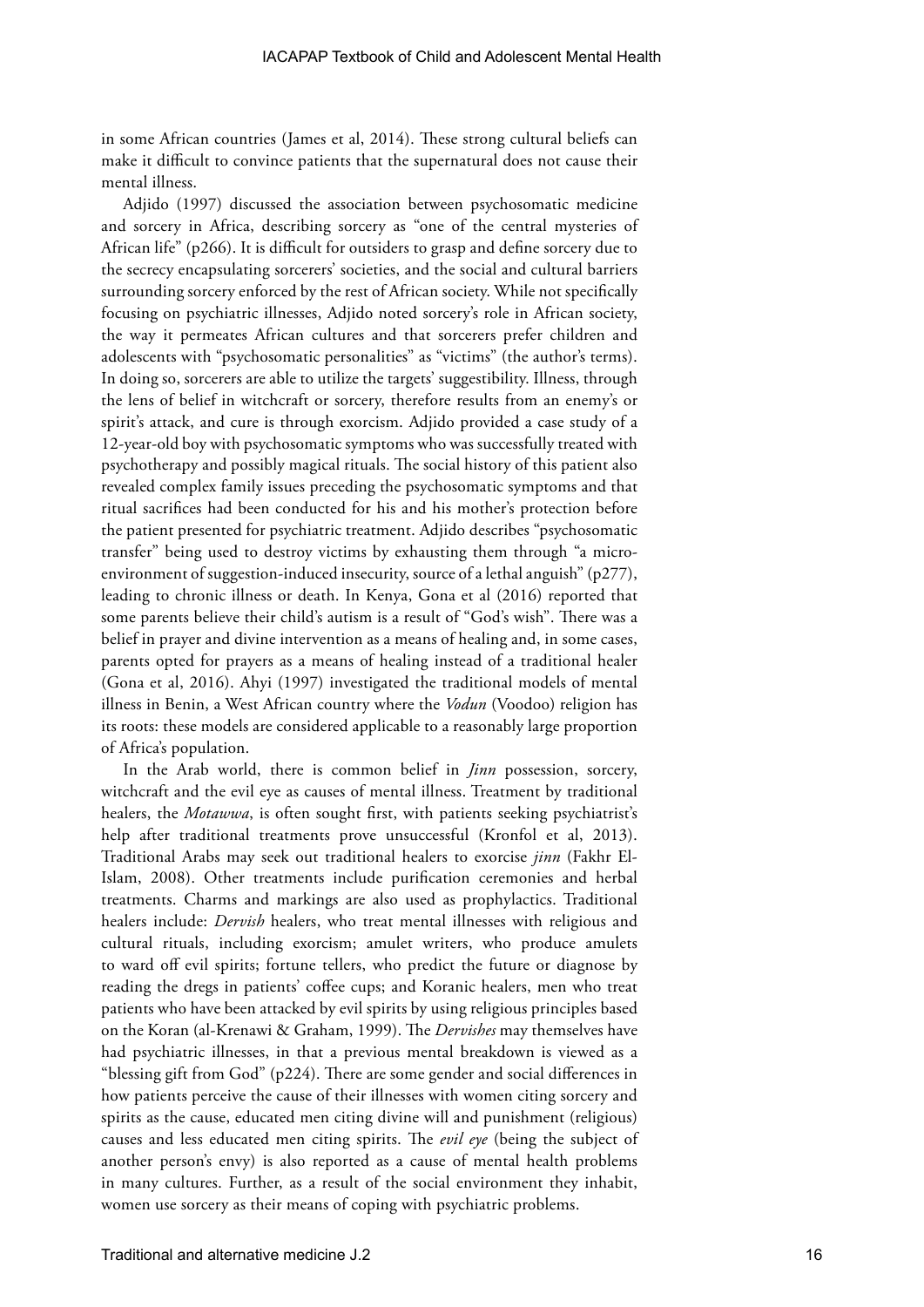# **Applying the Concept of Sorcery in Orthodox Treatment**

Ahyi (1997), a psychiatrist, described clinical cases where he had "exorcised sorcerers" with medication and where he successfully treated cases of witchcraft which he called "fake witchcraft". In effect, Ahyi explained the conventional medical treatment within the patients' cultural reference points. However, he acknowledged that to use such a construct is to concede there is genuine witchcraft, which he had yet to encounter. Furthermore, some patients come to see a Western trained psychiatrist because they relapse after consulting traditional healers. Ahyi also highlighted the importance of social support and the social network in such societies, which are important for the patient, beyond what medication alone can provide. This also highlights the importance of communication with the patient. Braathen et al (2013), in their qualitative study in rural South Africa, presented a case report that demonstrated poor communication in orthodox treatment for a mental health problem, where the patient and family were not told what the problem was, nor what the medication was provided for. The situation was further exacerbated by severe shortages of health professionals in general, including mental health professionals, in the area. The patient and family were subsequently referred by a clinic nurse to traditional healers (Braathen et al 2013).

Adjido (1997) and Ahyi (1997) show how mental illnesses are interpreted in African societies and suggest how psychiatrists working with patients with these cultural backgrounds may need to frame their discussions to engage these patients and thus provide culturally acceptable care. The traditional religious and supernatural beliefs in South Saharan Africa lead to a common sequence of helpseeking for mental disorders: traditional healer, then a church for prayers or faith healing, and then, if the symptoms become worse, to a hospital (Odejide et al, 1989). Association with traditional and religious care systems may continue after effective hospital treatment. Thus, for psychiatrists working with patients from these communities, it is likely the patients will already have sought treatment from traditional healers and religious bodies before presenting, and will continue to do so after receiving orthodox psychiatric care. Odejide and co-workers advise there are cultural and social limitations to Western-style psychotherapy in Africa due to common beliefs in the supernatural and a tendency to attribute mental illnesses to an external cause (as inferred by Ahyi above). This parallels the attitudes of some traditional Arab patients, where patients expect psychiatrists to cure them, as opposed to taking an active role themselves, as cognitive and behavioural therapies require (Fakhr El-Islam, 2008).

Explaining orthodox psychiatric treatment within a patient's cultural reference points—as Ahyi has by treating "fake witchcraft" and "exorcising sorcery" with medication—may improve patients' compliance with treatment and help retain their carers' support. Further, it may be of little practical benefit to openly challenge patients' beliefs regarding sorcery and the supernatural when their family and the community they live in share the same beliefs.

# **Relevance of Religious Healing and Challenges for Scientific Medicine**

The above scenarios illustrate not only the traditional treatments patients and their families or communities may seek for mental illness, but also how people

#### **Dervish**

Dervishes are individuals who follow a Sufi Muslim ascetic path or *tariqah* and are known for their extreme poverty and austerity, similar to the Christian mendicant friars or Hindu sadhus.

Click on the image to hear about the false dichotomy between alternative and traditional medicine, or between Eastern and Western medicine (6:40).

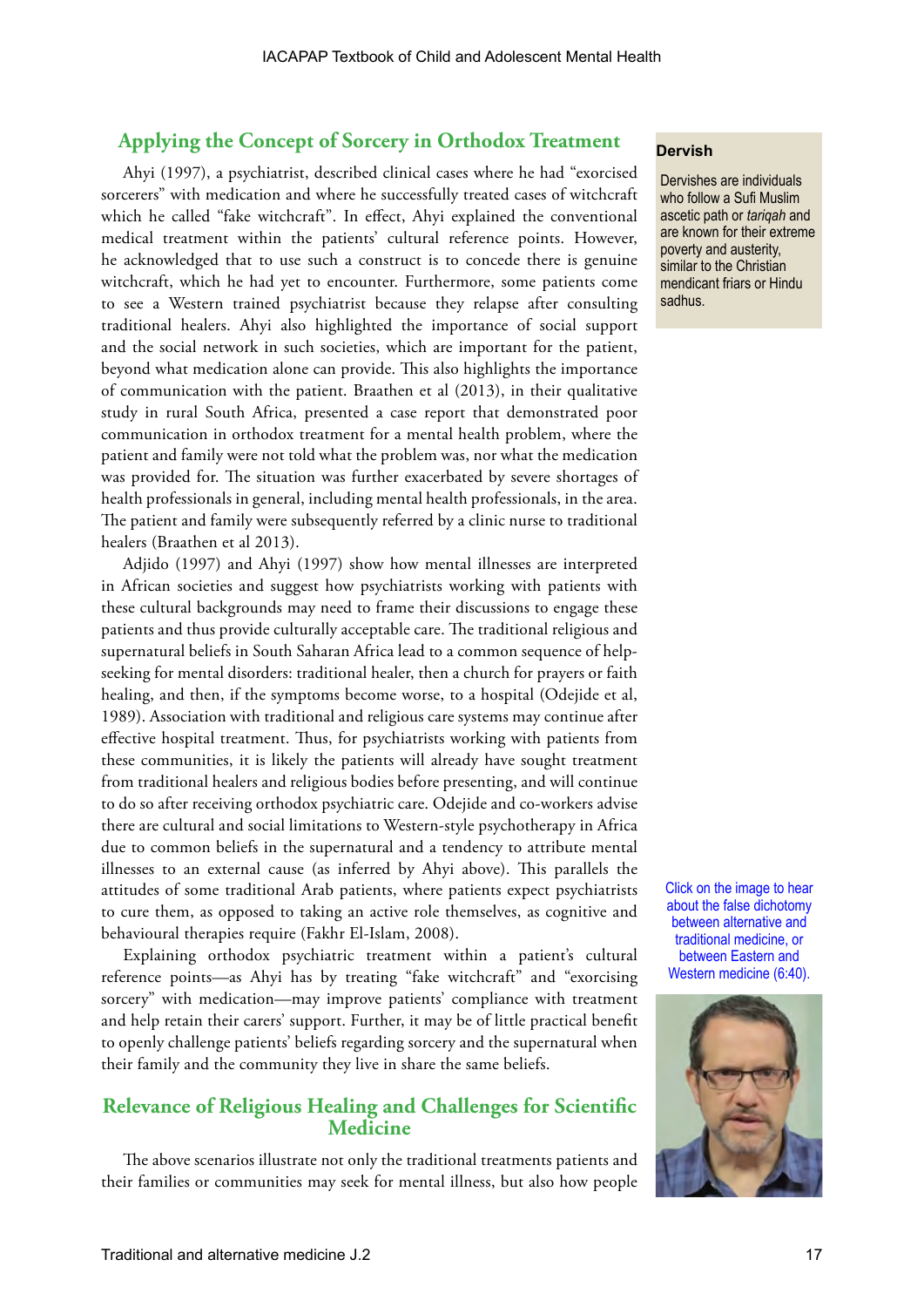view, describe or interpret a mental illness through their cultural lens. As in the case of sorcery, being able to engage patients and families within their cultural reference points is important for psychiatrists working with patients from these backgrounds. Clinicians require an understanding of the importance of spiritual beliefs, but not necessarily to hold these beliefs personally, to allow them to accurately access patients make suitable referrals (van Rensburg et al, 2013).

Ahyi (1997) highlighted the challenges reconciling Western and traditional African models of mental illness. This contrasts with Suryani and Jensen's (1992) experiences in Bali, where both traditional and Western models and treatments were successfully integrated in treatment. Ahyi states that in the African healing system it is understood that some facts should not be mentioned. Further, attributing the behaviours associated with mental illness (e.g., suicide attempts) to another person or spirit removes guilt from patients and their families. There are parallels to this in traditional Bedouin-Arab beliefs, where mental illness is attributed to external, supernatural causes and patients are less likely to believe the illness is their own fault (al-Krenawi & Graham, 1999). Al-Krenawi and Graham noted the difficulties Western-trained psychiatrists may face in accurately diagnosing patients from Arabic backgrounds because patients use proverbs, similes, and metaphors to describe their symptoms and emotions. These descriptions are understood by traditional healers, who have the same cultural experience and language, but can be very difficult for clinicians from other backgrounds to interpret. For example, Al-Krenawi and Graham quote female patients describing despair and hopelessness as "my eyes are blind and my hand is shorter" (p232). This has also been commented upon in Jamaican patients who may describe their illnesses using folk medicine terms such as "eyes dark", "bad feeling", and "take it on the brain" (James et al, 2014).

Clinicians treating patients from these backgrounds should ask what the patient and their family believe is causing their problem and what they have already tried as treatment. For example, patients and carers who believe the condition is caused by sorcery, may have tried sorcery as a treatment, or plan to continue with sorcery and related rituals; a clinician should note if any of

By clicking on the title, interested persons may read the WHO's report:

*[Legal Status of](http://apps.who.int/medicinedocs/pdf/h2943e/h2943e.pdf)  [Traditional Medicine](http://apps.who.int/medicinedocs/pdf/h2943e/h2943e.pdf)  [and Complementary/](http://apps.who.int/medicinedocs/pdf/h2943e/h2943e.pdf) [Alternative Medicine: A](http://apps.who.int/medicinedocs/pdf/h2943e/h2943e.pdf)  [Worldwide Review.](http://apps.who.int/medicinedocs/pdf/h2943e/h2943e.pdf)*

#### **Table J.2.3. Managing young patients and their families using or planning to use traditional medicines**

- When taking a medical history, ask and record current and past use of traditional treatments.
- Note what the patient and family believe is causing the child's illness. This may provide information on the patient's and family's cultural reference points when psychiatric treatment is explained and administered.
- Ask if the family intends for the child to continue taking traditional treatments or whether they plan to commence using traditional treatments.
- Do not dismiss the use of traditional medicines lightly. Allowing patients to continue their traditional treatments (if harmless) encourage compliance. Also, because of the belief systems associated with some traditional treatments, the use of traditional therapies can lessen the stigma of the illness and allow patients and families to continue functioning in their community.
- Balance the above openness to consider traditional treatment with concerns about the interactions of herbal medicines with prescription medications, their safety, efficacy and potential burdens (including financial and time-related).
- Safety concerns are not exclusive to herbal medicines but extend to non-biological physical therapies as well. The importance of using properly sterilized needles in acupuncture, and potential injury by the more physically demanding types of meditation, are examples.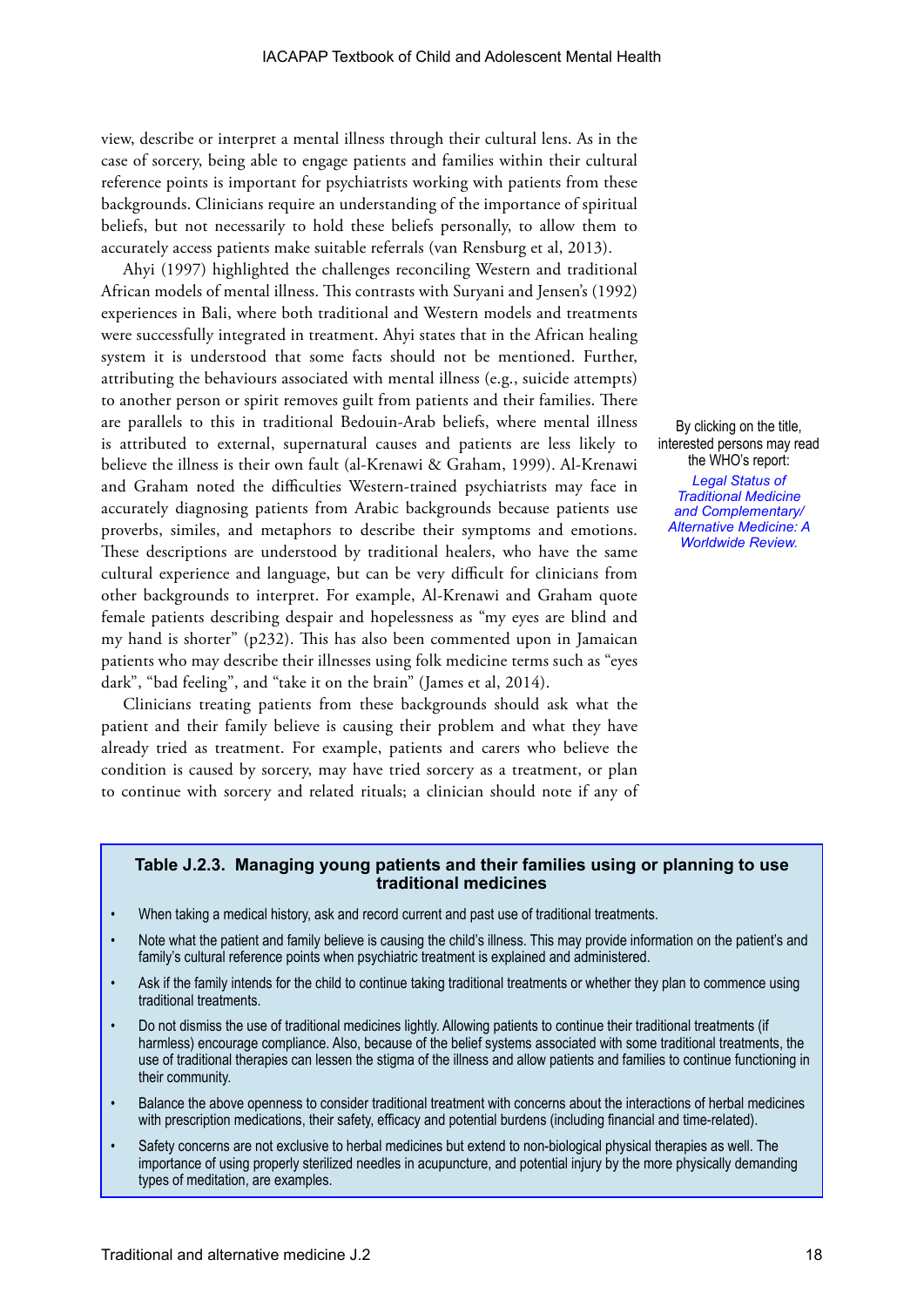## **Severe, life-threatening or fatal events due to complementary and alternative medicine use in children**

In Lim et al's (2011) Australian survey of paediatricians, 29 CAM-associated adverse events were reported in a 36 month period (2001-3). Four resulted in death due to CAM treatments being used in place of orthodox medicine: one case of pulmonary embolism (anticoagulants should have been used); two cases of malnutrition leading to sepsis and death due to dietary restrictions and homeopathy; and seizures and death because anticonvulsants were not used. Other serious adverse events from substituting orthodox treatments with CAM included delayed management of severe cerebral palsy, undiagnosed urinary tract infections, and hyperglycaemia because the insulin dose had been reduced and diabetes was treated with naturopathy.

Adverse effects directly due to the use of CAM in children included argyria from administering colloidal silver, acute hepatitis and liver failure from multiple herbal treatments and minerals which subsequently required a liver transplant, mouth ulcers from homeopathic medicines, hypercalcaemia from oral and intravenous calcium, acidosis from crushed pearls and bleeding due to gingko and ginseng.

the practices are likely to be detrimental to the patient. This is not merely in terms of physical or medical harm but also includes potential financial burden. Permitting sorcerous or other culturally sanctioned rituals to continue if they are not harmful, while continuing to monitor the patient, may help to build trust and rapport.

# **SOCIALLY SANCTIONED DISORDERS AND TREATMENT**

#### **Trance**

What is deemed a mental disorder in one culture may not be so in another. Cultural sanction of a mental illness influences how treatment is delivered, if required. This section looks at trance as a social phenomenon, as an illness, and as a treatment.

## *Trance in its Social Context and as a Disorder*

Trance may be socially acceptable or have a socially acceptable explanation in some cultures. This is partly reflected in a case reported by Suryani and Jensen (1992) in Bali, Indonesia, where 45 out of 215 school children experienced dissociative disorder *en masse*. According to Suryani and Jensen, trance is a normal part of the Balinese Hindu faith in the sense that it is expected to occur in association with ceremonies and dances. What was different in this case was that the children were going into trance outside of culturally acceptable scenarios and, in turn, this led to significant disruption of the school's functioning (see Box).

Suryani and Jensen elegantly state: "The psychiatrist can help patients recover from symptoms of mental disorder as defined by Western psychiatry but cannot provide patients with necessary direct treatment for problems or illness caused by cultural beliefs or the supernatural. *The latter are best treated by those persons responsible for them."* (p312, our italics).

In this Balinese case, the people responsible were traditional healers and priests. Incorporating patients' cultural language and reference points when

#### **Trance**

Trance has a multitude of meanings, from stupor and daze to a sleep-like state usually characterized by partly suspended animation with diminished or absent sensory and motor activity. Trance is often described as a half-conscious state, between sleeping and waking, in which the ability to function voluntarily may be suspended and is associated with meditation, hypnosis, magic, and prayer. In spiritualism, trance is a temporary state in which a medium, with suspension of personal consciousness, is controlled by an intelligence from without and used as a means of communication, such as with the dead.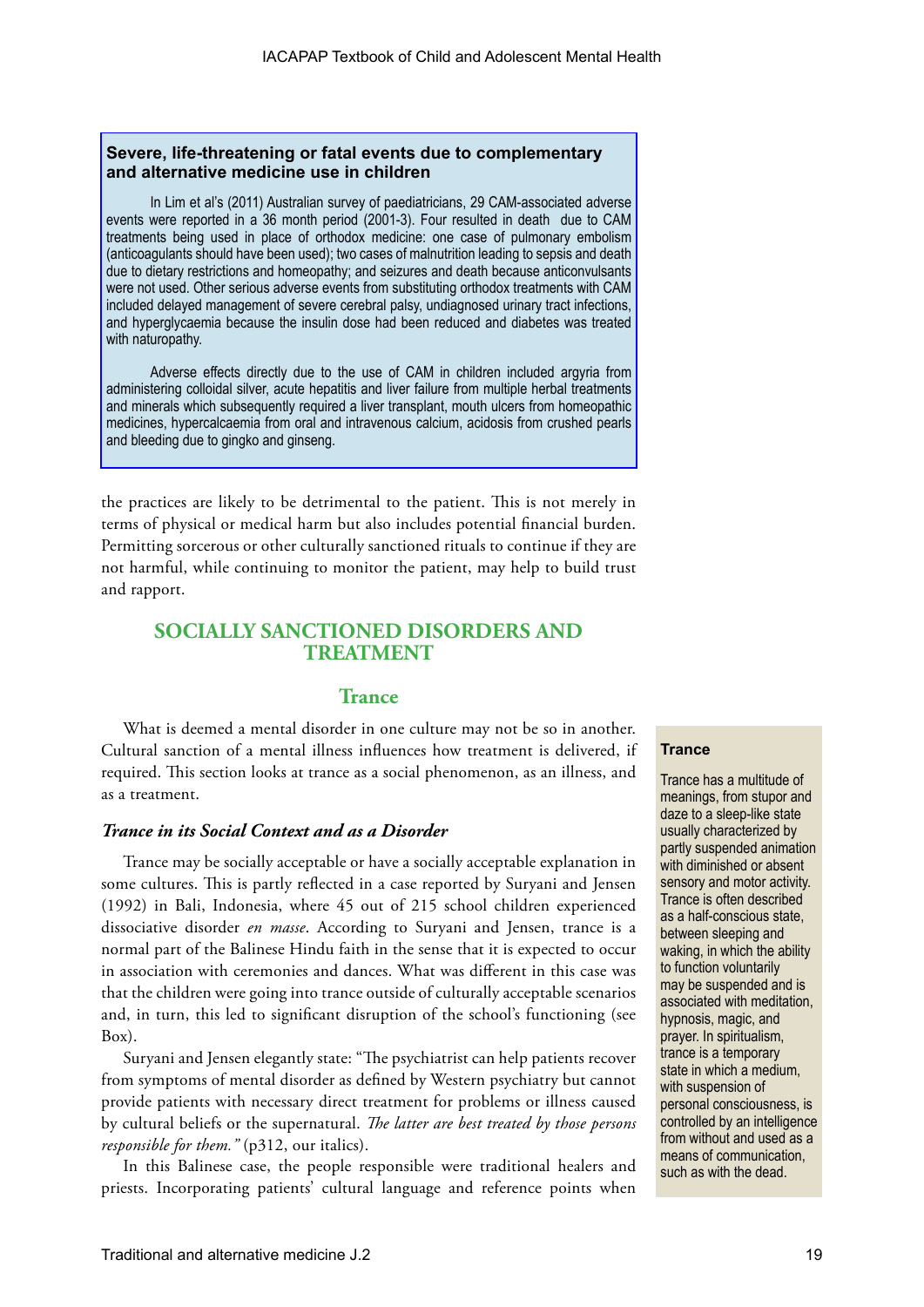explaining and administering psychiatric treatment was also highlighted by Ahyi (1997) in Africa, describing treatment as "exorcising sorcery" with medication (see section on sorcery).

## *Trance as Treatment*

Trance can be a direct means of treatment. Skultans (1991) conducted fieldwork at a *Mahanubhav* healing temple in India in the 1980s. The female patients with mental illness who went to this temple as supplicants were usually recorded by the temple as either having *pida* (spiritual affliction) resulting from spirit possession, or *ved* (madness). Trance was associated with having *pida* but trancing also offered symptomatic relief to the patients. Also, female family members and caregivers of male patients at the temple would go into trance as a means of taking on the burden of the male patients' afflictions. In this scenario, trance is a means of redistributing the intensity of the illness. Skultans noted that no men were recorded as going into trance.

In India's Balaji temple, which is popular for treatment for psychological problems, ritualised trance (*peshi*) and religious prescriptions are used (Sood, 2016). Mental disorders are interpreted as spirit afflictions. Some of the treatment practices include sleep deprivation, consuming bitter or tasteless foods, hard physical labour, hitting the body against walls, inducing dissociative states by moving the head repeatedly in circular motions for extended periods and restricting the body's movements with chains. Sood (2016) observed that some of these practices no longer occur due to India's mental health policy and adoption of the Global Mental Health agenda and that the temple is positioning itself to appeal to a wider Hindu audience, beyond those who seek healing.

# **Socially Sanctioned Attribution of Mental Illness to Spiritual Causes**

Society's concealment allows protection for the guilty parties while they correct their behaviour. Also, if behaviours such as violence are attributed to a spirit, individuals may be seen as a vessel or medium through which spirits communicate instead of being viewed as criminals; that is, the individual is still accepted in society. Ahyi (1997) illustrated this with a Ghanaian cult, *Tigari*, where a "hysterical crisis" was interpreted as a visitation from the spirit world. Such a person is thus not viewed as having an episode of a mental illness or as a sick person, but instead as a spokesperson for a spirit or deity and is thus accepted in society. This in turn allows patients time to develop a new life for themselves. In a similar situation, Li and Phillips (1990) reported a case in rural China where a female patient with a tentative diagnosis of schizophrenia was believed by others in the community to be in communication with spirits. As a result, community members began to ask the patient to see their sick relatives, who they believed were affected by evil spirits.

LIttlewood and Dein (2013) reported on Bangladeshi psychiatric patients living in the UK and how they and their families described mental illness as spiritual illnesses ("mullah illness") or attributed the cause to spirits such as *jinn* and *bhut peroth*, their influence, or sorcery. The authors noted that some of the study participants described having religious visions and these were to some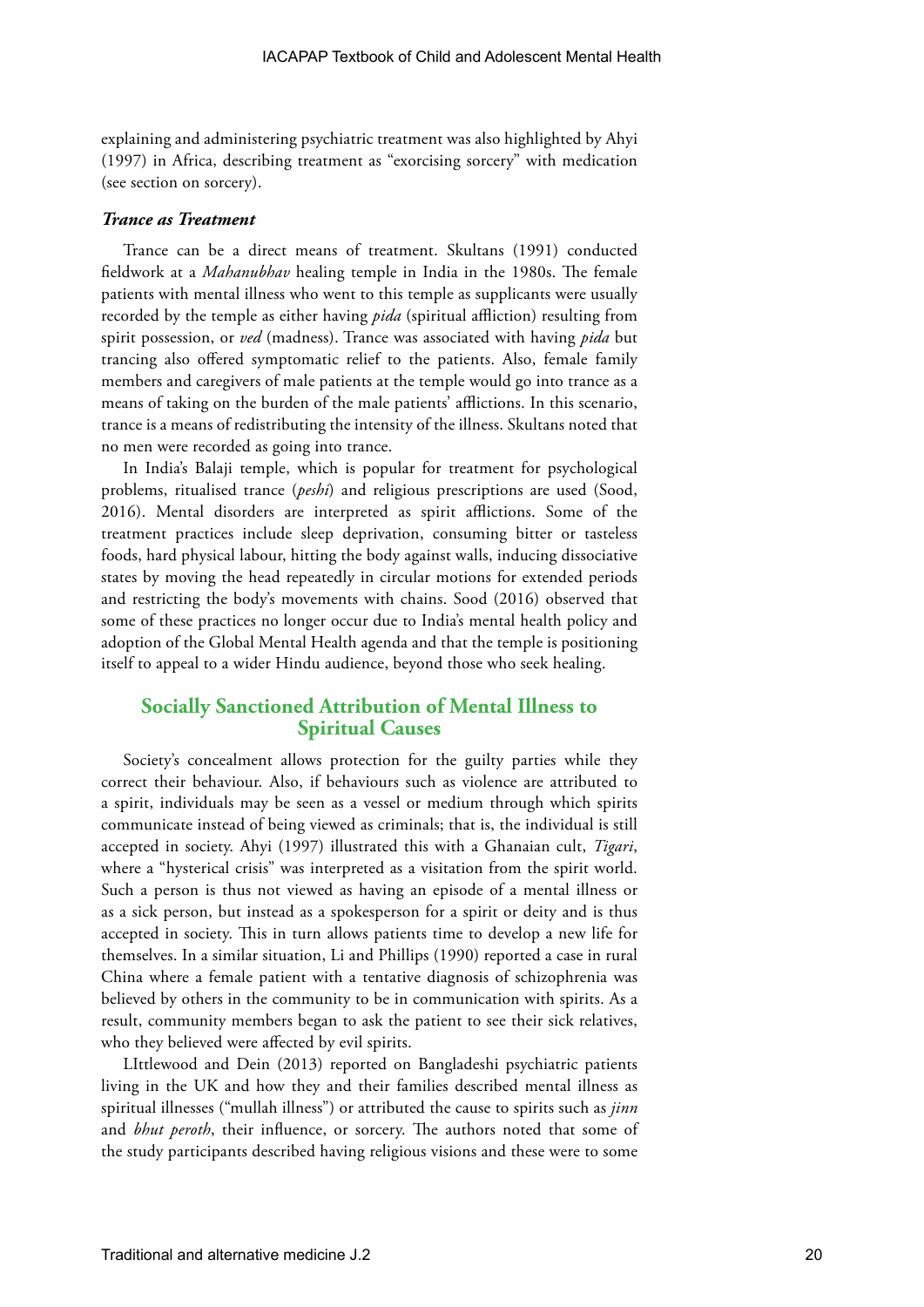degree normalised or sanctioned by family members or the clergy. These "visions" may have been psychotic episodes. Social sanctioning of mental illnesses may hinder patients from seeking treatment, as neither patients nor their families or community see that there is a problem.

# **STIGMA OF MENTAL ILLNESS AS A DRIVING FORCE FOR CAM USE**

The stigma of mental illness may be a driving force behind attributing the illness to spiritual causes and the use of CAM to treat it. For example, Gona et al (2016) noted that in Kenya, attributing autism to "God's wish" appeared to be a coping strategy for the parents, including when coping with the stigma associated with autism. There is less stigma associated with accessing traditional medicine for a mental health problem (Stuttaford et al, 2014) and Liu et al (2016) believes that the stigma of depression may turn patients to traditional Chinese medicine as the diagnostic terms used in traditional Chinese medicine are more vague and more socially acceptable.

# **ACCESS, EQUITY, LEGAL STATUS AND REGULATORY ISSUES**

CAM may be preferred because it is in keeping with patients' culture, faith or beliefs (Onyiapat et al, 2011). The United Nations defines "the right to health in all its forms" to include health facilities, products and services being culturally appropriate and acceptable as well as scientifically and medically appropriate. Health services should also take into account "traditional preventive care, healing practices and medicines", particularly in relation to indigenous peoples. However, the Committee also highlighted the need to protect children, expectant and new mothers from harmful traditional health practices (Committee on Economic, Social and Cultural Rights, 2000).

The regulation and legal status of traditional and complementary medicine varies widely from country to country. Even in countries where herbal medicines are regulated, the standards to which they are held are lower than conventional or orthodox medicines. Thus, *regulation* does not automatically imply efficacy and safety (Rey et al, 2011). Where regulations and laws exist, these can also vary from region to region within one country (World Health Organization, 2001). Regulation of traditional medicines, or the lack of it, also means that access can be much easier than for orthodox medicines. For example, in Germany, herbal medicines have the same legal status as all other medicines while in the US, herbal medicines were mainly regulated as foods and, more recently (as of 1994), as dietary supplements (World Health Organization, 1998). In other countries, traditional medicines may be completely unregulated in terms of source, manufacturing, quality control, dispensation and who is permitted to administer treatments, including procedural treatments such as acupuncture. Stuttaford et al (2014) compared South Africa, where traditional healing is legally regulated, to Kenya where only biomedicine (that is, orthodox medicine) is regulated. As another example, in Australia, minors have been able to purchase St John's wort over the counter (Walter & Rey, 1999), implying they may even self-administer herbal medicines without their carers' knowledge.

Equity issues and equitable access to orthodox medicine and CAM have been



Click on the image to hear about the possible dangers of alternative medicines for children (4:59)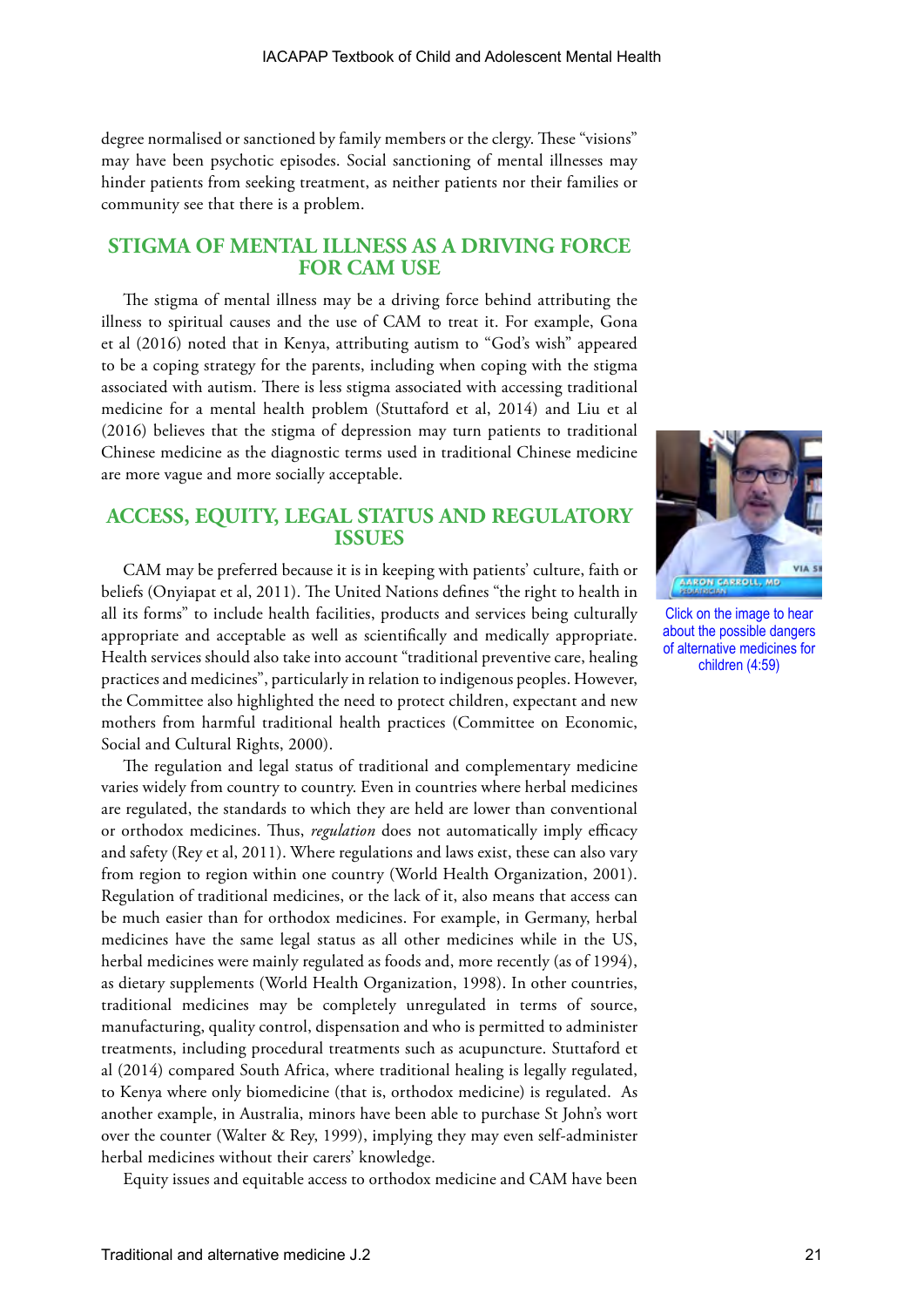raised. In developing countries, traditional and CAM practitioners and therapies are more affordable and available than orthodox health professionals, hospitals, and treatments, and thus tend to be accessed by those of lower socioeconomic status (Stuttaford et al, 2014; Onyiapat et al, 2011). For example, Ayurvedic treatments are cheaper and therefore more accessible to poor people than chlorpromazine, let alone the more recent atypical antipsychotics (Agarwal et al, 2010). Accessibility is not only in terms of cost, but also the availability of orthodox mental health professionals, which may make CAM practitioners more appealing or even encouraged by general orthodox health professionals (Braathen et al, 2013).

In contrast, in a developed country such as the UK, CAM is more accessible and in greater demand by patients with higher socioeconomic status (Jarvis et al, 2015). However, Sood (2016) also reported that in India the clients of the Balaji temple were urban, middle-class and educated, and sought the temple's healing because orthodox treatment or other treatments had been unsuccessful.

There is an additional ethical issue when children receive CAM therapies, as children usually do not make the decisions about their treatment (Gilmour et al, 2011). Parents are typically viewed as the most appropriate agents to decide on treatment for their children, that their wishes should be accepted unless the potential harm is of a level that requires referral to other services.

# **CONCLUSION**

There is a vast range of traditional treatments available and this chapter covers only a selected few. Currently, there is insufficient empirical evidence to support the efficacy of almost all traditional treatments as a sole therapy for mental illnesses. Few, if any, traditional medicines or therapies, can be confidently endorsed by mental health professionals as stand-alone treatments for children and young people. However, many patients and their families may have already used various traditional remedies before presenting for assessment and may intend to continue using them. Health professionals need to be alert to, and observant of any traditional treatments a patient may use. A mental health professional working with such patients will need to balance the potential risks of traditional treatments (including interactions with orthodox medications, physical injury from some procedures, and financial costs) with sensitivity to cultural beliefs, patients' and their family's social standing and reputation, and their beliefs about the patient's illness. Clinicians should also be aware that allowing a patient to continue with a traditional treatment which does not interfere with prescribed orthodox therapies, together with regular and close monitoring, may enhance compliance to therapy overall.

#### **RESOURCES**

Click on the picture to access MedlinePlus: Drugs, Supplements and Herbal Information (also available in Spanish).



Click on the picture to access the World Health Organization website and publications on traditional, complementary and herbal medicine.

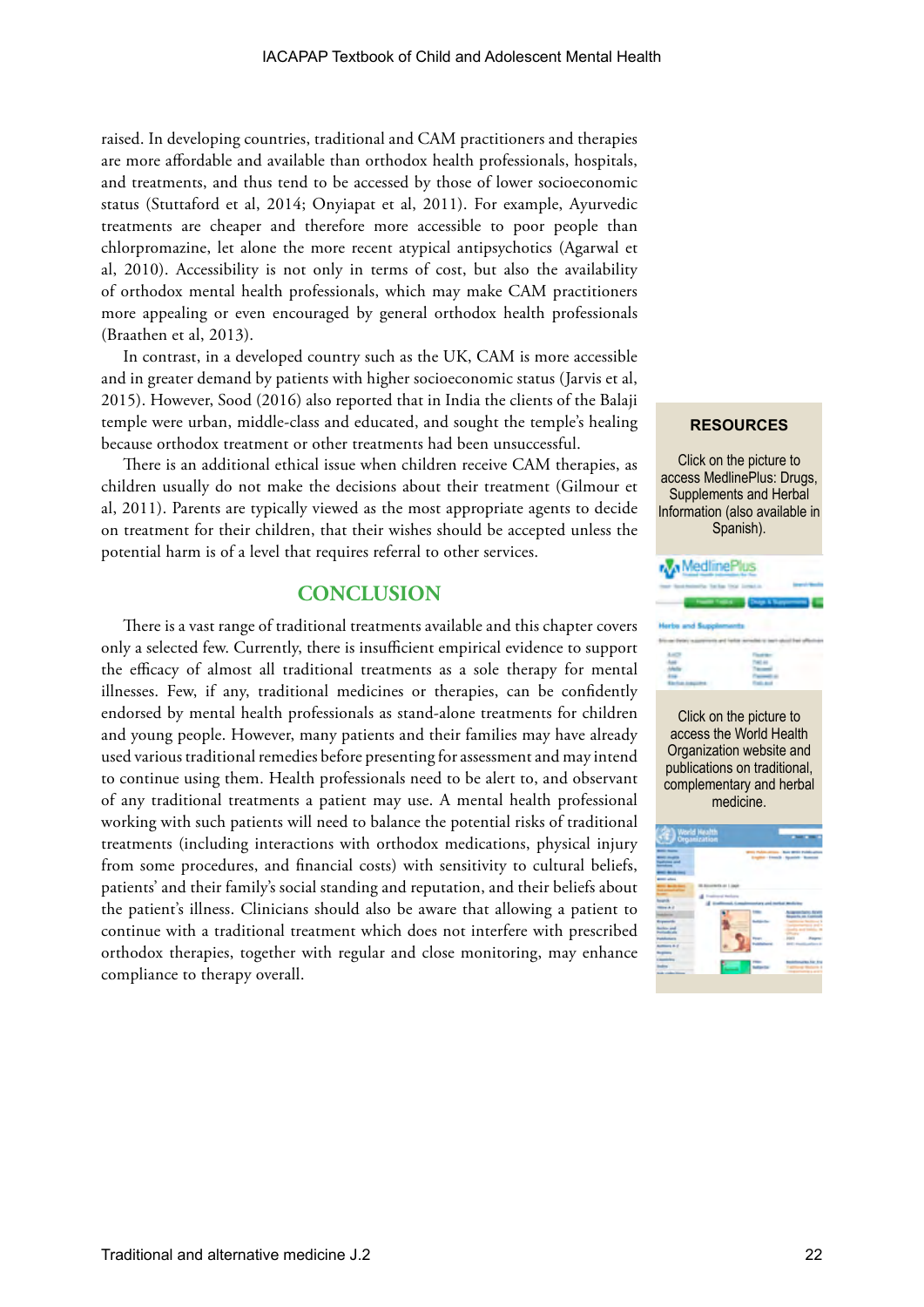# **REFERENCES**

- Adjido CT (1997). Links between psychosomatic medicine and sorcery. In Hountondji P (ed). *Endogenous Knowledge: ResearchTrails.* Senegal: CODESRIA pp265-278.
- Agarwal V, Abhijnhan A, Raviraj P (2010). Ayurvedic medicine for schizophrenia. *Cochrane Database of Systematic Reviews*, 3.
- Ahyi GR (1997). Traditional models of mental health and illness in Benin. In Hountondji P (ed). *Endogenous Knowledge Research Trails.* Senegal: CODESRIA pp217-246.
- Akhondzadeh S, Tahmacebi-Pour N, Noorbala AA *et al* (2005) Crocus sativus L. in the treatment of mild to moderate depression: a double-blind, randomized and placebo controlled trial. *Phytotherapy Research* 19: 148-151.
- al-Krenawi A, Graham JR (1999). Gender and biomedical/ traditional mental health utilization among the Bedouin-Arabs of the Negev. *Culture, Medicine & Psychiatry* 23:219-243.
- Arnold LE, Hurt E, Lofthouse N (2013). Attention-deficit/ hyperactivity disorder: dietary and nutritional treatments. *Child and Adolescent Psychiatric Clinics* 22:381-402.
- Bagadia VN, Shah LP, Pradhan PV *et al* (1979). Treatment of mental disorders in India. *Progress in Neuro-Psychopharmacology* 3:109-118.
- Braathen SH, Vergunst R, Mji G et al (2013). Understanding the local context for the application of global mental health: A rural South African experience. *International Health 5:*38-42.
- Broderick J, Crumlish N, Waugh A et al (2017). Yoga versus non-standard care for schizophrenia. *Cochrane Database of Systematic Reviews*, 9, DOI 10.1002/14651858.CD012052.pub2
- Clayton EH, Hanstock TL, Garg ML *et al* (2007). Long chain omega-3 polyunsaturated fatty acids in the treatment of psychiatric illnesses in children and adolescents. *Acta Neuropsychiatrica* 19: 92-103.
- Committee on Economic, Social and Cultural Rights (CESCR). General Comment No. 14: The Right to the Highest Attainable Standard of Health (Article 12). Adopted at the Twenty-second Session of the Committee on Economic, Social and Cultural Rights, on 11 August 2000 (Contained in Document E/C.12/2000/4). Office of the Hight Commissioner for Human Rights.
- Deng H, Xu J (2017). Wendan decoction (traditional Chinese medicine) for schizophrenia. *Cochrane Database Syst Rev*, *Issue 6 Art No CD012217. DOI: 10.1002/14651858.CD012217.pub2*
- Fakhr El-Islam M (2008). Arab culture and mental health care. *Transcultural Psychiatry* 45:671-682.
- Feucht C, Patel DR (2011). Herbal medicines in pediatric neuropsychiatry. *Pediatric Clinics of North America* 58: 33-54.

Gardiner P, Kemper KJ (200). Herbs in pediatric and adolescent medicine. *Pediatrics in Review* 21: 44-57.

Gilmour J, Harrison C, Cohen MH et al (2011). Pediatric use of complementary and alternative medicine: legal, ethical, and clinical issues in decisionmaking. *Pediatrics*, *128*(Supplement 4), S149-S154.

- Gold C, Wigram T, Elefant C (2006). Music therapy for autistic spectrum disorder. *Cochrane Database of Systematic Reviews*, 2.
- Gona JK, Newton CR, Rimba KK et al (2016). Challenges and coping strategies of parents of children with autism on the Kenyan coast. *Rural and Remote Health* 16:3517.
- Goyal M, Singh S, Sibinga EM et al (2014). Meditation programs for psychological stress and well-being: a systematic review and meta-analysis. *JAMA Internal Medicine* 174:357-368.
- Hales A (1996). West African beliefs about mental illness. *Perspectives in Psychiatric Care* 32:23-29.
- Harrell S (1991). Pluralism, performance and meaning in Taiwanese healing: a case study. *Culture, Medicine & Psychiatry* 15:45-68.
- Hartley L, Lee MS, Kwong JSW et al (2015) Qigong for the primary prevention of cardiovascular disease. Cochrane Database of Systematic Reviews, 6. DOI: 10.1002/14651858.CD010390.pub2.
- [Heirs M, Dean ME \(2007\). Homeopathy for attention deficit/](https://doi.org/10.1002/14651858.CD005648.pub2)  [hyperactivity disorder or hyperkinetic disorder.](https://doi.org/10.1002/14651858.CD005648.pub2)  *[Cochrane Database of Systematic Reviews](https://doi.org/10.1002/14651858.CD005648.pub2)*. John Wiley [& Sons.](https://doi.org/10.1002/14651858.CD005648.pub2)
- Izquierdo de Santiago A, Khan M (2009). Hypnosis for schizophrenia. *Cochrane Database of Systematic Reviews*, 4.
- Jacobson E (2007). "Life-wind illness" in Tibetan medicine: depression, generalised anxiety, and panic attack. In Schrempf M (ed). *Soundings in Tibetan Medicine: Anthropological and Historical Perspectives.* Leiden: Koninklijke Brill NV pp225-245.
- James CC, Carpenter KA, Peltzer K et al (2014). Valuing psychiatric patients' stories: Belief in and use of the supernatural in the Jamaican psychiatric setting. *Transcultural psychiatry* 51:247-263.
- Jarvis A, Perry R, Smith D et al (2015). General practitioners' beliefs about the clinical utility of complementary and alternative medicine. *Primary Health Care Research & Development* 16:246.
- Jindal V, Ge A, Mansky PJ (2008). Safety and efficacy of acupuncture in children: a review of the evidence. *Journal of Pediatric Hematology/Oncology*, 30:431-442.
- Kapur RL (1979). The role of traditional healers in mental health care in rural India. *Social Science & Medicine – Medical Anthropology*, 13: 27-31.
- Kenny E, Muskin PR, Brown R *et al* (2001). What the general psychiatrist should know about herbal medicine. *Current Psychiatry Reports* 3: 226-234.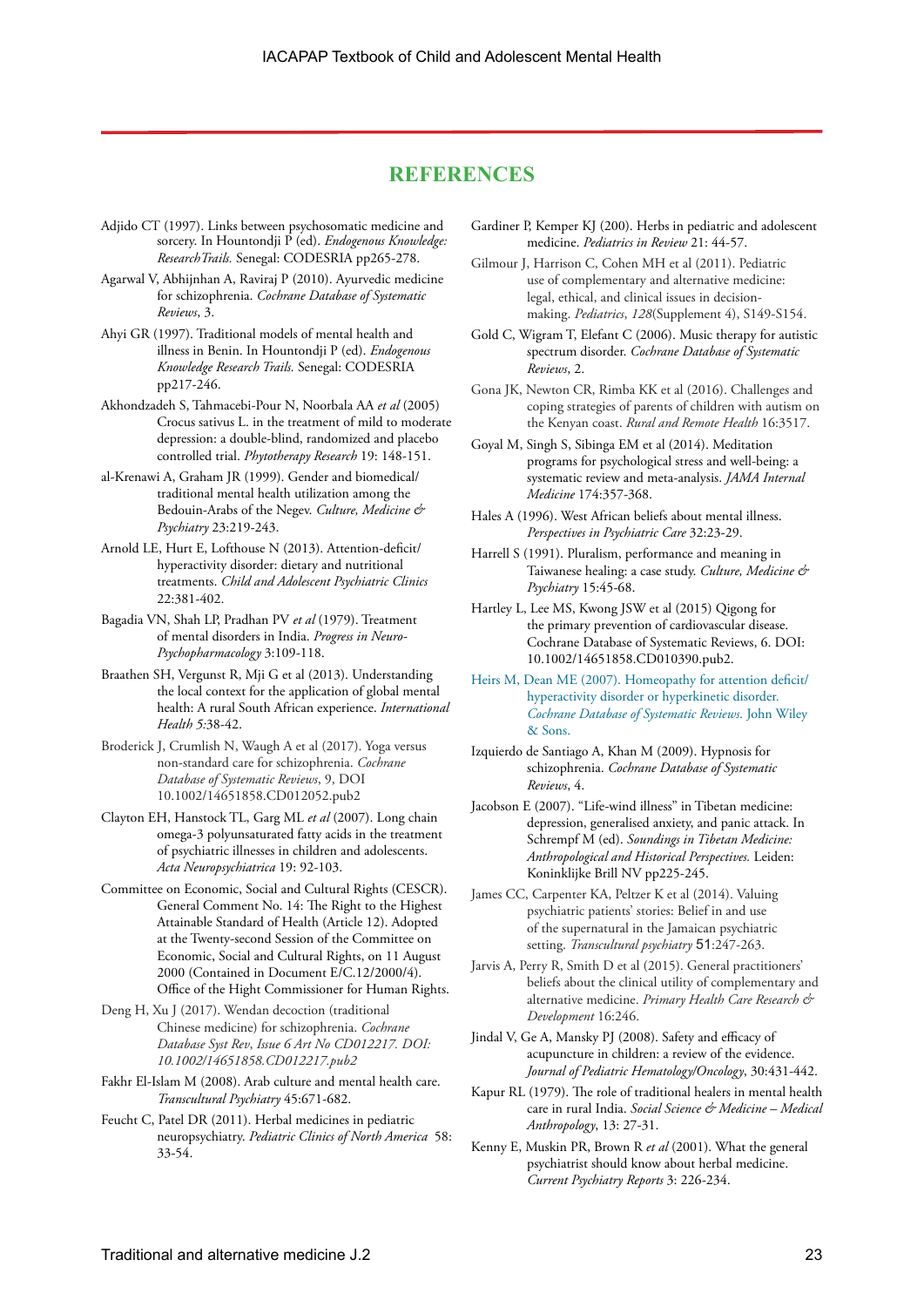- Krisanaprakornkit T, Ngamjarus C, Witoonchart C *et al* (2010a) Meditation therapies for attention-deficit/hyperactivity disorder (ADHD). *Cochrane Database of Systematic Reviews*, 6.
- Krisanaprakornkit T, Sriraj W, Piyavhatkul N *et al* (2010b) Meditation therapy for anxiety disorders. *Cochrane Database of Systematic Reviews*, 2.
- Kronfol Z, Ghuloum S, Weber A (2013). Country in focus: Qatar. *Asian Journal of Psychiatry* 6*:*275-277.
- Li SX, Phillips MR (1990). Witch doctors and mental illness in mainland China: a preliminary study. *American Journal of Psychiatry* 147: 221-224.
- Littlewood R, Dein S (2013). The doctor's medicine and the ambiguity of amulets: life and suffering among Bangladeshi psychiatric patients and their families in London–an interview study–1. *Anthropology & medicine* 20:244-263.
- Liu H, He Y, Wang J et al (2016). Epidemiology of depression at Traditional Chinese Medicine Hospital in Shanghai, China. *Comprehensive psychiatry*, *65:*1-8.
- Ma X, Tan C, Zhu D *et al* (2007) Huperzine A from Huperzia species--an ethnopharmacolgical review. *Journal of Ethnopharmacology* 113: 15-34.
- Maratos A, Gold C, Wang X *et al* (2009) Music therapy for depression. *Cochrane Database of Systematic Reviews*, 1.
- Millard C (2007). Tibetan medicine and the classification and treatment of mental illness. In Schrempf M (ed). *Soundings in Tibetan Medicine: Anthropological and Historical Perspectives.* Leiden: Koninklijke Brill NV pp247- 2283.
- Miyaoka T, Furuya M, Yasuda H *et al* (2008) Yi-gan san for the treatment of borderline personality disorder: An open label study. *Progress in Neuro-Psychopharmacology and Biological Psychiatry* 32: 150-154.
- Morgan K, Bartrop R, Telfer J *et al* (2011) A controlled trial investigating the effect of music therapy during an acute psychotic episode. *Acta Psychiatrica Scandinavica*, 124:363-371.
- Müller SF, Klement S (2006). A combination of valerian and lemon balm is effective in the treatment of restlessness and dyssomnia in children. *Phytomedicine* 13:383-387.
- Odejide AO, Oyewunmi LK, Ohaeri JU (1989). Psychiatry in Africa: an overview. *American Journal of Psychiatry* 146:708-716.
- Onyiapat JE, Okoronkwo IL, Ogbonnaya NP (2011). Complementary and alternative medicine use among adults in Enugu, Nigeria. *BMC Complementary and Alternative Medicine* 11:19.
- Rathbone J, Zhang L, Zhang M *et al* (2010) Chinese herbal medicine for schizophrenia. *Cochrane Database of Systematic Reviews*, 11.
- Ren J, Xia J (2013. Dance therapy for schizophrenia. *The Cochrane database of systematic reviews*, 10, Art No CD006868 COI 10.1002/14651858.CD006868. pub3.
- Rey JM, Walter G, Soh N (2011). Complementary and alternative medicine in pediatric psychopharmacology. In Martin A *et al* (eds). *Pediatric Psychopharmacology: Principles and Practice* 2nd ed*.* New York: Oxford University Press pp353-362.
- Ruddy R, House A (2005). Psychosocial interventions for conversion disorder. *Cochrane Database of Systematic Reviews*, 4.
- Sarai K (1992). Oriental medicine as therapy for resistant depression: use of some herbal drugs in the far east (Japan). *Progress in Neuro-Psychopharmacology & Biological Psychiatry* 16: 171-180.
- Shen X, Xia J, Adams CE (2014). Acupuncture for schizophrenia. *Cohrane Database of Systematic Reviews*. 10. DOI 10.1002/14651858.CD005475.pub2.
- Silva LM, Schalock M, Ayres RA (2011a). Model and treatment for autism at the convergence of Chinese medicine and Western science: First 130 cases. *Chinese Journal of Integrative Medicine*. 17:421.
- Silva LM, Schalock M, Gabrielsen K (2011b). Early intervention for autism with a parent-delivered qigong massage program: A randomized controlled trial. *American Journal of Occupational Therapy*. 65:550-559.
- Skultans V (1991). Women and affliction in Maharashtra: a hydraulic model of health and illness. *Culture, Medicine & Psychiatry* 15:321-359.
- Smith CA, Hay PPJ (2004). Acupuncture for depression. *Cochrane Database of Systematic Reviews*, 3.
- Soh NL, Walter G (2008). Complementary medicine for psychiatric disorders in children and adolescents. *Current Opinion in Psychiatry* 21: 350-355.
- Sood A (2016). The global mental health movement and its impact on traditional healing in India: A case study of the Balaji temple in Rajasthan. *Transcultural psychiatry* 53:766-82.
- Stuttaford M, Al Makhamreh S, Coomans F et al (2014). The right to traditional, complementary, and alternative health care. *Global Health Action* 7:24121.
- Suryani LK, Jensen GD (1992). Psychiatrist, traditional healer and culture integrated in clinical practice in Bali. *Medical Anthropology* 13:301-314.
- Van der Oord S, Bögels SM, Peijnenburg D (2012). The effectiveness of mindfulness training for children with ADHD and mindful parenting for their parents. *Journal of Child and Family Studies*, 21:139-147.
- van Rensburg AJ, Myburgh CPH, Szabo CP et al (2013). The role of spirituality in specialist psychiatry: A review of the medical literature. *African Journal of Psychiatry* 16:247-255.
- Walter G, Rey JM. Use of St. John's Wort by adolescents with a psychiatric disorder. *Journal of Child & Adolescent Psychopharmacology* 9: 307-311.
- Walter G, Rey JM, Harding A (2000). Psychiatrists' experience and views regarding St John's Wort and 'alternative' treatments. *Australian and New Zealand Journal of Psychiatry* 34: 992-996.
- Wolffers I (1988). Illness behaviour in Sri Lanka: results of a survey in two Sinhalese communities. *Social Science & Medicine* 27: 545-552.